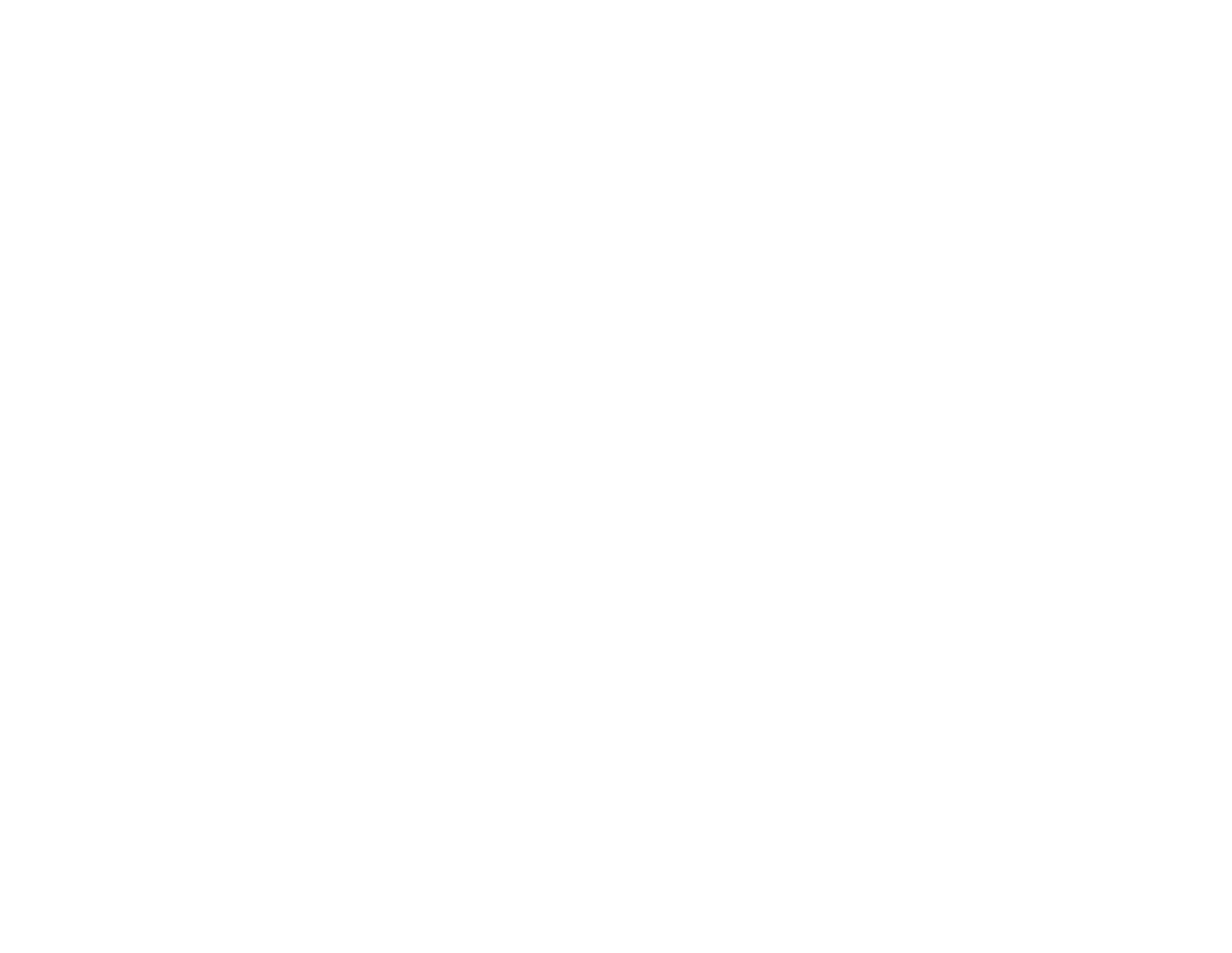## Forward

In late 2001, Boulder County Health Department (BCHD) and the Boulder Valley School District (BVSD), in yet another successful collaboration, conducted the Youth Risk Behavior Survey with a representative sample of youth enrolled in BVSD high schools. In February of 2002, we published the results. These data gave us an honest, up-to-date look at the prevalence of high-risk behaviors and answered the question: **What are they doing?** 

As Terry Bryant, our health planner, gave a series of presentations to groups interested in this information, we discovered that participants (predominately adults) had a variety of very immediate assumptions, attitudes, beliefs, and opinions about these behaviors. Many had very immediate ideas of what "we" (adults) should do to intervene and provide solutions to perceived problems associated with behaviors that were a cause for concern.

We in public health have learned that the only successful interventions are those that are developed in respectful collaboration and alliance with the target population that is directly affected by a problem. With this in mind, we contracted with a qualitative research expert to conduct a series of focus groups with youth in the school district. We knew this would provide qualitative information that would complement the quantitative data we had from the survey.

This publication is the result of that effort, and is a significant step in our process to answer the question: **What are they thinking?**

We are grateful for the willingness of the participating teens to engage in open, focused discussions about behaviors and events that are a part of their daily lives. While some of what they tell us may be cause for discomfort, it is clear that they want us to know about the complexity of their lives, and they want our help to create an environment where they may make choices that will keep them safe.

Our challenge now is to suspend judgment, actively listen, and work together to make informed decisions and adopt behaviors that protect and enhance the health of all members of our communities.

Charles 1 Stort

Charles L. Stout, MPH Executive Director Boulder County Health Department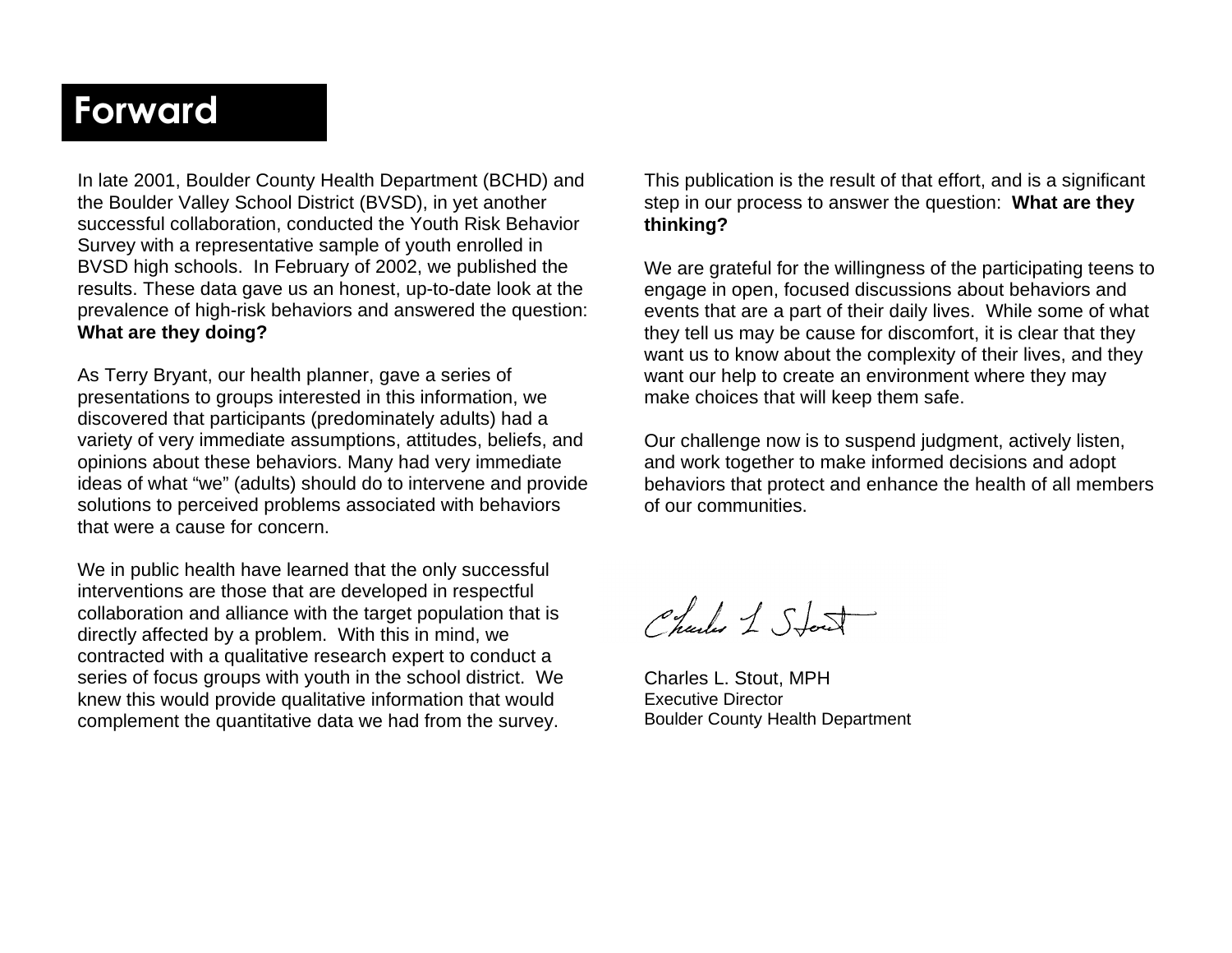## **Acknowledgements**

Many people contributed their time and expertise to this project. Thank you to:

- All the students who contributed their time and insights to the focus groups.
- Martha Tenney, for moderation and analysis of the focus groups.
- Terry Bryant, for coordination and assistant moderation for all focus groups.
- **The Planning & Advisory Committee:** 
	- o Jill Elnicki, MPH
	- o Martha Tenney, MPH, Qualitative Research/Evaluation Consultant
	- o Dennis Lenaway, Ph.D, Program Manager, Health Planning & Epidemiology, Boulder County Health Department
	- o Katy Fleming, Health Curriculum Development, Boulder Valley School District
	- o Terry Bryant, MS, Health Planner, Boulder County Health Department
	- <sup>o</sup>Charles Stout, MPH, Executive Director, Boulder County Health Department

#### • **The Recruiters:**

- o Health Teachers: Chris Mischke, Gail Hook, Mary Boettcher, Sue Kennedy, Maryann Briggs, and Bill Thibedeau.
- o Interventionists: Suzy Rippy, Christina Hart, Rose Lupinacci, and Susan Southwell.

#### **For more information, please contact:**

Boulder County Health Department Terry Bryant, Health Planner Phone: (303) 413-7568 E-mail: tbryant@co.boulder.co.us

Boulder Valley School District Katy Fleming, Health Curriculum Development Phone: (303) 618-9246 E-mail: katy.fleming@admin.bvsd.k12.co.us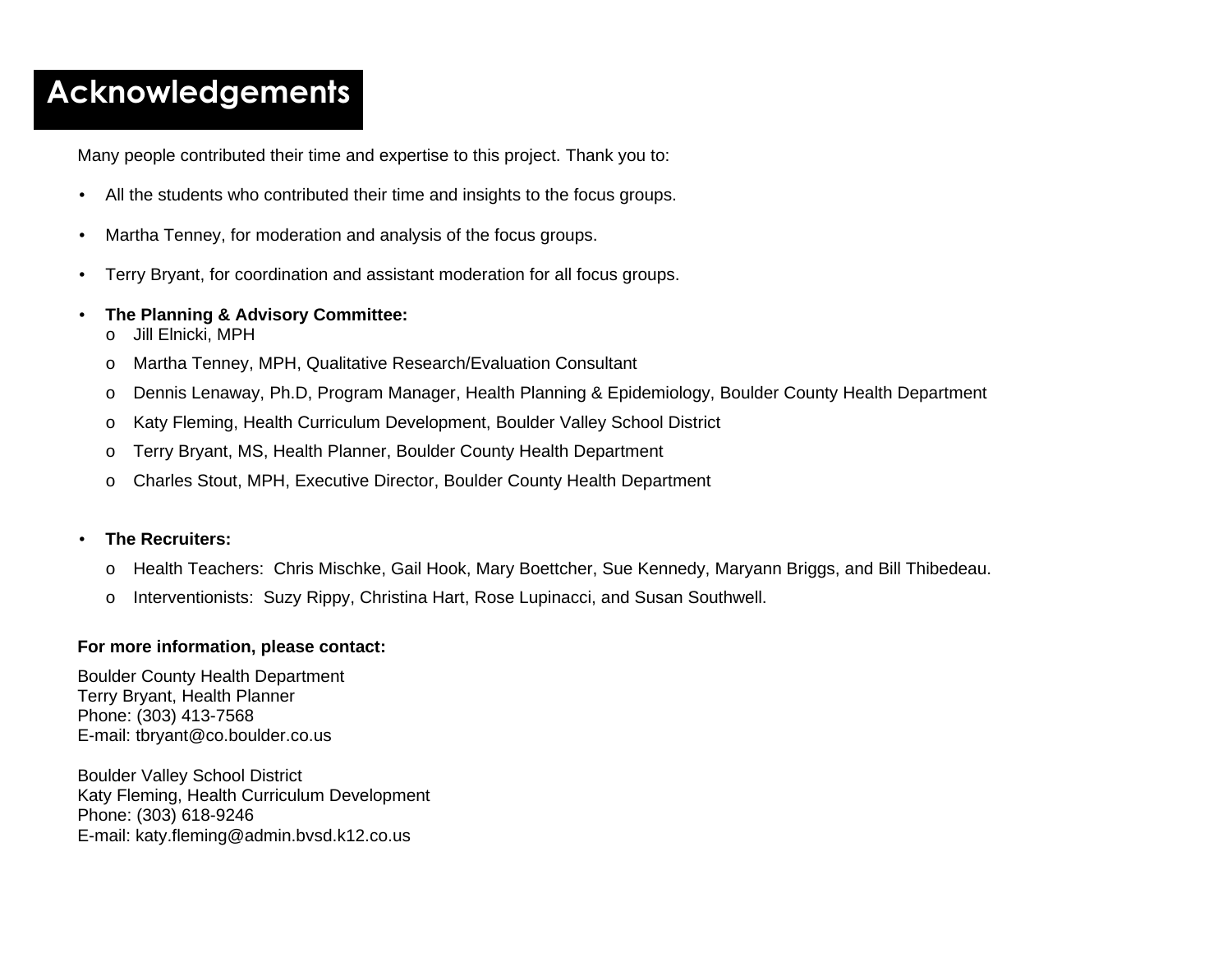# **Contents**

This report was compiled by:<br>Martha Tenney, MPH<br>Qualitative Research/Evaluation Consultant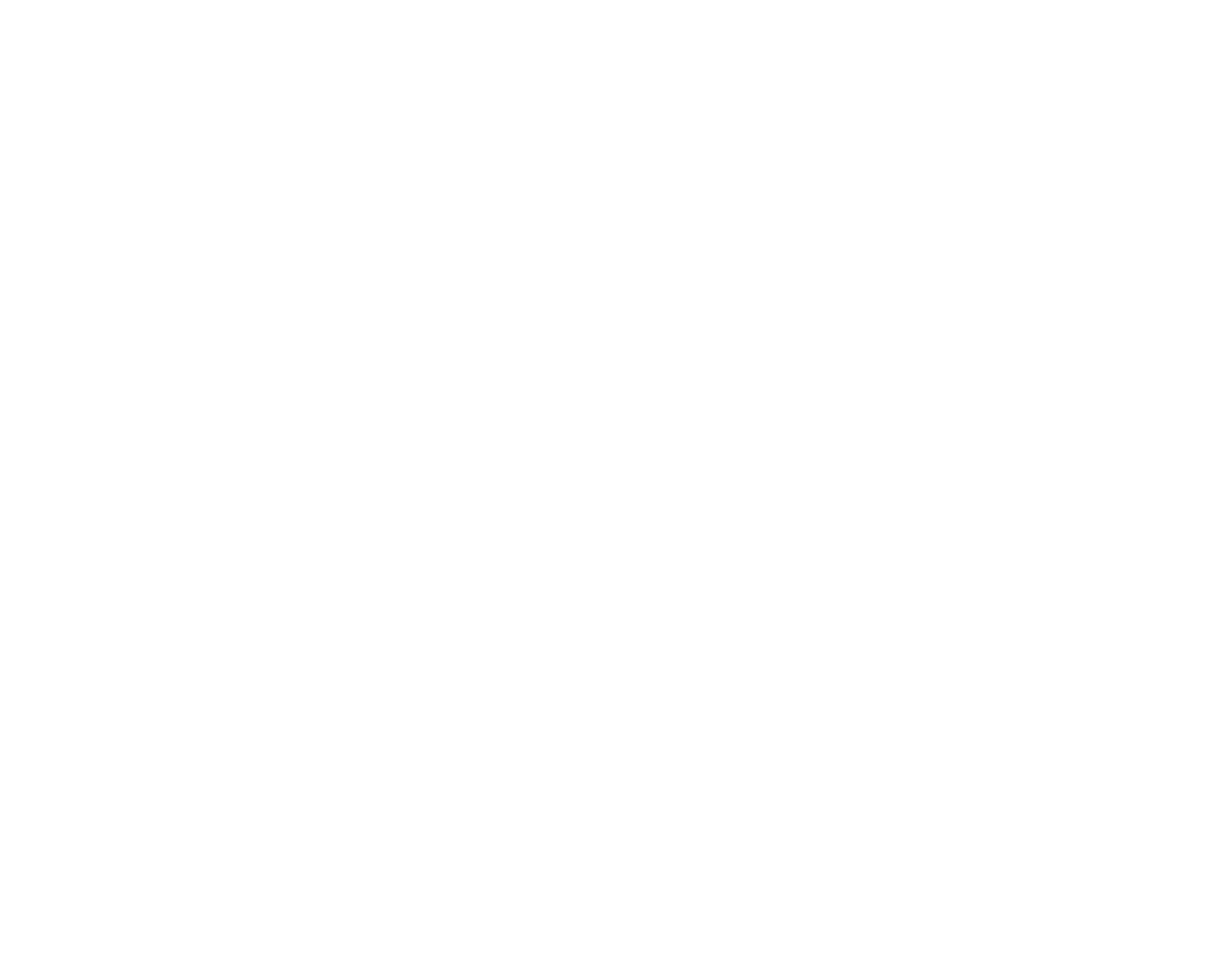# duction

During the fall of 2001, Boulder County Health Department (BCHD) and Boulder Valley School District (BVSD) partnered together to survey 1,138 high school students  $(9<sup>th</sup>-12<sup>th</sup>$  graders) in Boulder County regarding health risk behaviors that are nationally prevalent in the teenage population. The self-reported information gathered via the Center's for Disease Control and Prevention's Youth Risk Behavior Survey (YRBS) identified the following as health risk behaviors that Boulder County youth are currently engaging in:

- Unintentional injuries (accidents)
- Intentional injuries (violence)
- Tobacco use
- Alcohol use
- Drug use
- High-risk sexual behavior
- Overweight/obesity

The data were compiled in a report entitled "2001 Youth Risk Behavior Survey: the Results." This report, available via Boulder County Health Department, is being distributed and used throughout the county as a point of reference for current teenage behavior and as a tool for program planning in the community and school district.

The next stage of this study was to understand more about the context of these teen behaviors and to identify teenendorsed areas of potential intervention-<br>both to prevent the uptake of high-risk<br>activities and to address risky health<br>behaviors already in progress. Well-

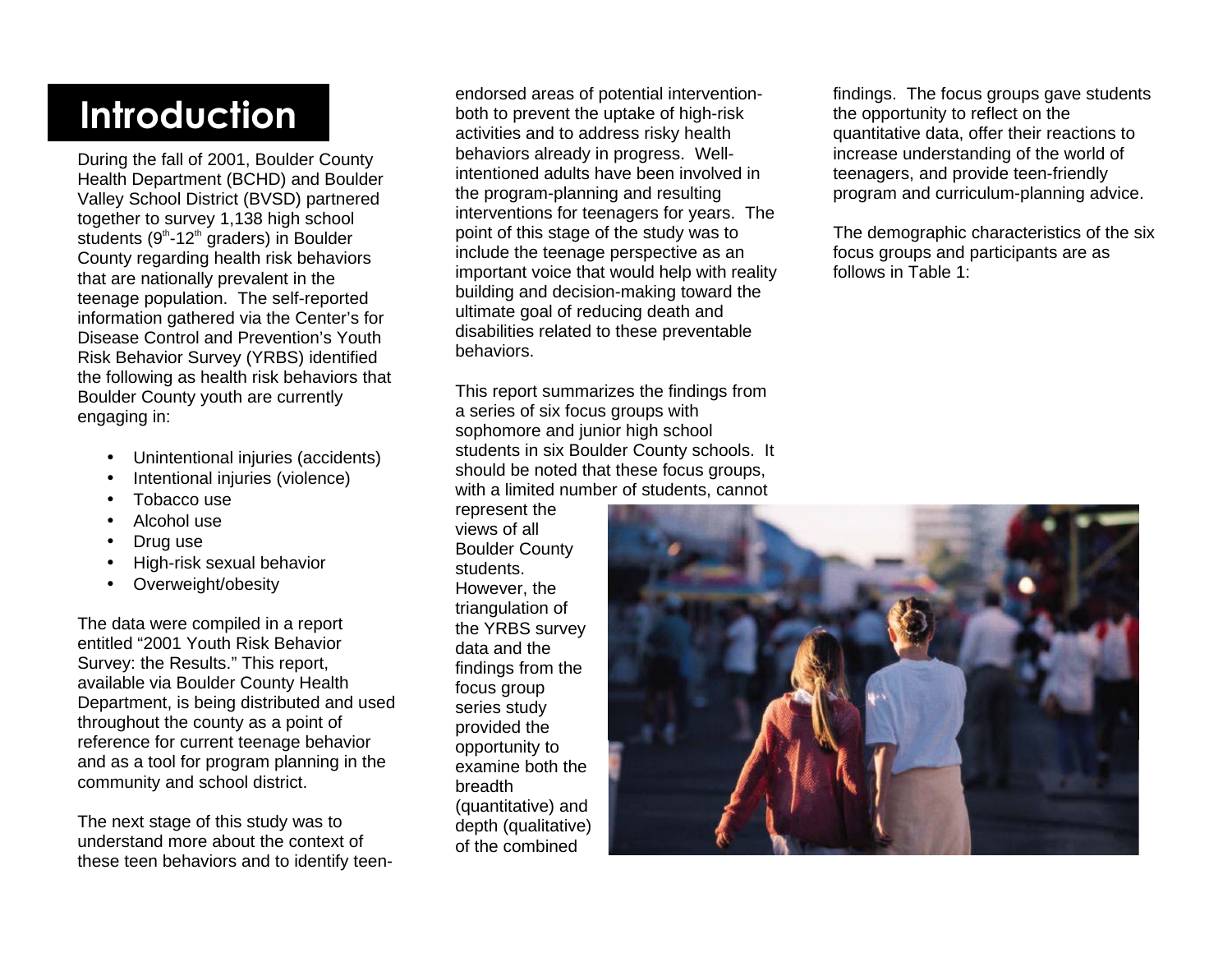## **Table 1**

| <b>Demographic Characteristics</b><br>of Focus Groups<br>(eligibility criteria) | <b>Demographic Characteristics of Participants</b> |
|---------------------------------------------------------------------------------|----------------------------------------------------|
| <b>Focus Group #1</b><br>At-Risk Coed                                           | $N = 4$                                            |
|                                                                                 | 2 males, 2 females                                 |
|                                                                                 | 4 sophomores                                       |
| <b>Focus Group #2</b>                                                           | $N = 2$                                            |
| At-Risk Male                                                                    | 2 males                                            |
|                                                                                 | 2 juniors                                          |
| Focus Group #3                                                                  | $N = 2$                                            |
| <b>General Female</b>                                                           | 2 females                                          |
|                                                                                 | 1 sophomore, 1 senior                              |
| <b>Focus Group #4</b>                                                           | $N = 6$                                            |
| <b>General Male</b>                                                             | 6 males                                            |
|                                                                                 | 6 juniors                                          |
| <b>Focus Group #5</b>                                                           | $N = 9$                                            |
| At-Rsk Female                                                                   | 9 females                                          |
|                                                                                 | 5 sophomores, 4 juniors                            |
| <b>Focus Group #6</b><br><b>General Coed</b>                                    | $N = 8$                                            |
|                                                                                 | 4 males, 4 females                                 |
|                                                                                 | 2 sophomores, 6 juniors                            |
|                                                                                 | $N = 31$                                           |
| <b>Total</b>                                                                    | 14 males, 17 females                               |
|                                                                                 | At-risk $N = 15$                                   |
| 3 At-Risk Groups                                                                | 4 At-risk males, 11 At-risk females                |
|                                                                                 | General $N = 16$                                   |
| 3 General Groups                                                                | 10 General males, 6 General females                |
|                                                                                 | 12 sophomores, 18 juniors, 1 senior                |

## Teen Prioritization

The format of the focus group study was to have the participants prioritize the YRBS health issues in order of perceived magnitude ("biggest health issue or behavior") and then spend the rest of the session working with the top two or three health issues in depth. The series of six focus groups prioritized the health issues in the following order:

- 1. Drug Use
- 2. Intentional Injury/Violence
- 3. Alcohol Use
- 4. Tobacco Use
- 5. Sex
- 6. Overweight/Obesity
- 7. Unintentional Injury/Accidents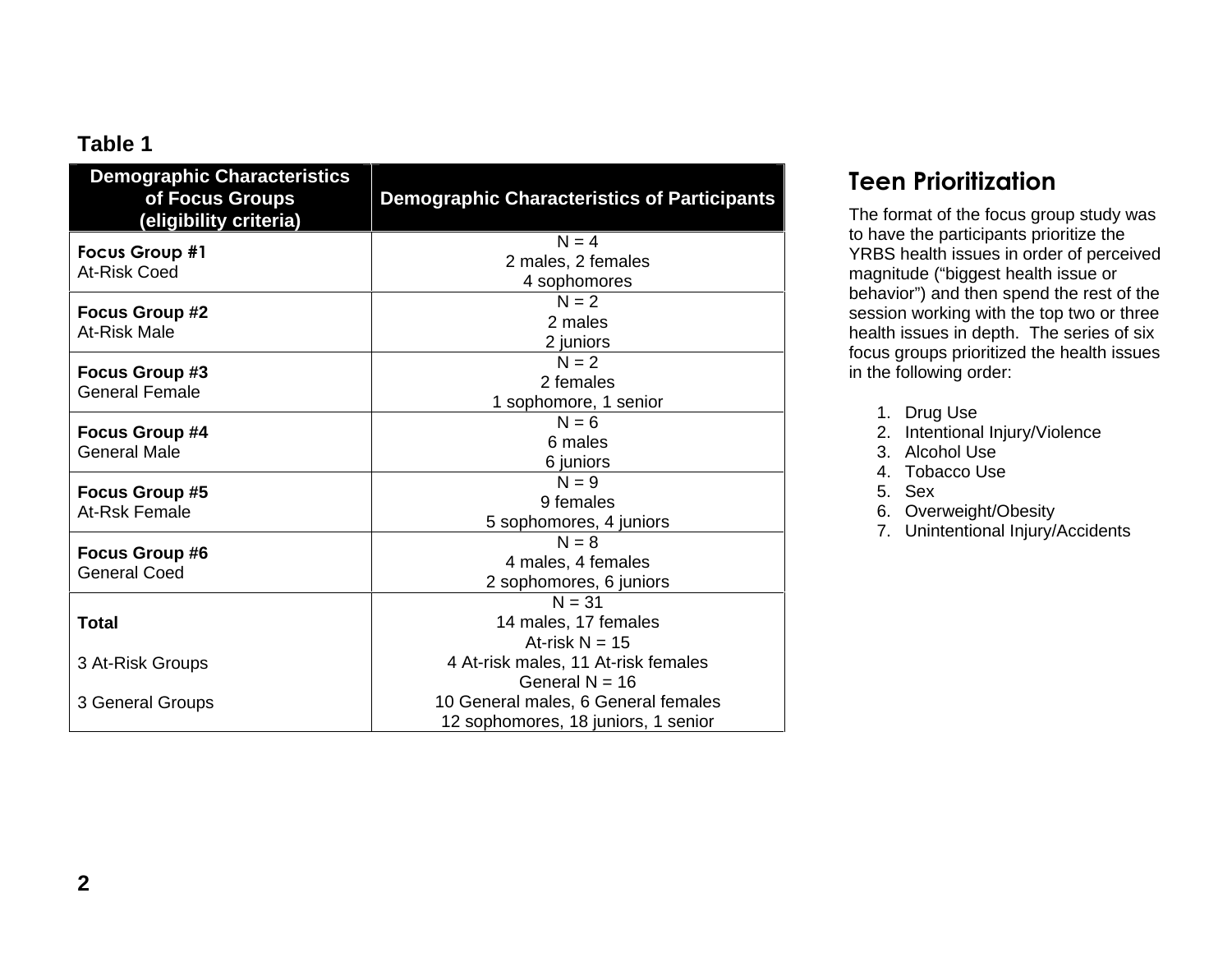# **Findings**

The findings from this series of focus groups fall naturally under the original intentions of the research–understanding the context of risky health behavior and resiliency behaviors of teens and teenidentified ways to address/reduce risky health behaviors for teenagers for each health issue. The report is organized by health issue or health behavior in descending order of teen-identified interest from the six focus groups.

Some representative quotes are included to illustrate the themes/subcategories in the teenagers' own words, as well as to provide context for the findings. Where there are differences in responses (i.e., answers specific to gender or age or subgroup), they are noted in the narrative.

## Drug Use

### In the Teen World

#### *I* Drug use is common and available, **especially in the school setting.**

This was a clear comment across all focus groups. There were some school and community settings where it was interpreted as more prevalent, but it was clear that drugs are available to students who want them.

Male: I know that drugs at this school . . . from what I have seen and did experience, it is definitely easier to get

than even cigarettes or anything else. Drugs–I could walk up to just about any regular person in the hallway and ask, "Do you know where I can get any weed?" And guaranteed within an hour, I could get whatever I wanted.

#### ■ Drug use is inevitable–a part of **growing up for teenagers.**

Drug use will happen **–**there is no denying or changing the fact that, to some degree, it exists and will always exist in Boulder (and elsewhere) for teenagers.

#### *I* Drug use overlaps with other risky **health behaviors.**

A common theme discussed in other focus groups as well was that it is hard to look at some of these behaviors without acknowledging their relationship to others.

"*Male: I keep wanting to go back to drugs tying in with, like, pretty much everything on the list–drugs, depression, all of it, in my mind, just ties together. I see it as like one big subject here.* 

#### **The school environment is not necessarily a strict-enforcement against-drugs environment.**  <mark>و و</mark><br>The scho

Students weighed the relative risk of drug use. For some, they felt that the

possibility of being caught outweighed the pleasure of drugs. They also pointed out that in the school setting, chances were you wouldn't be caught as it is a prevalent, sometimes ignored, or often unenforced behavior.

#### **Marijuana is not seen as a harmful drug, especially in comparison to other drugs and tobacco.**

There is more acceptance/tolerance for marijuana use **–**perhaps more in certain regions of Boulder County (e.g, Boulder City, Nederland), but it is generally accepted by teenagers. Marijuana is not seen as a gateway drug and not seen in the same addictive category as tobacco. There is a view that more people have tried pot than smoking cigarettes.

#### **Hard drugs (cocaine, heroin, etc.) are the drugs to be worried about.**

A point was made that although it is happening, use of hard drugs such as cocaine is not discussed openly among students/peers at the risk of social stigmatization. Some of the teenagers noted that they are scared of hard drugs.

Yeah, well cocaine's kind of looked at as, like, this really hard, scary drug. Ecstasy's probably just as bad**–**well maybe not just as bad, but it's pretty close; up there with cocaine. And if you do Ecstasy, then it's okay because it's cool, but if you do cocaine, it's just kind of like people get scared, like that's not cool**–**because it's, like, up there with heroin, and that's not cool.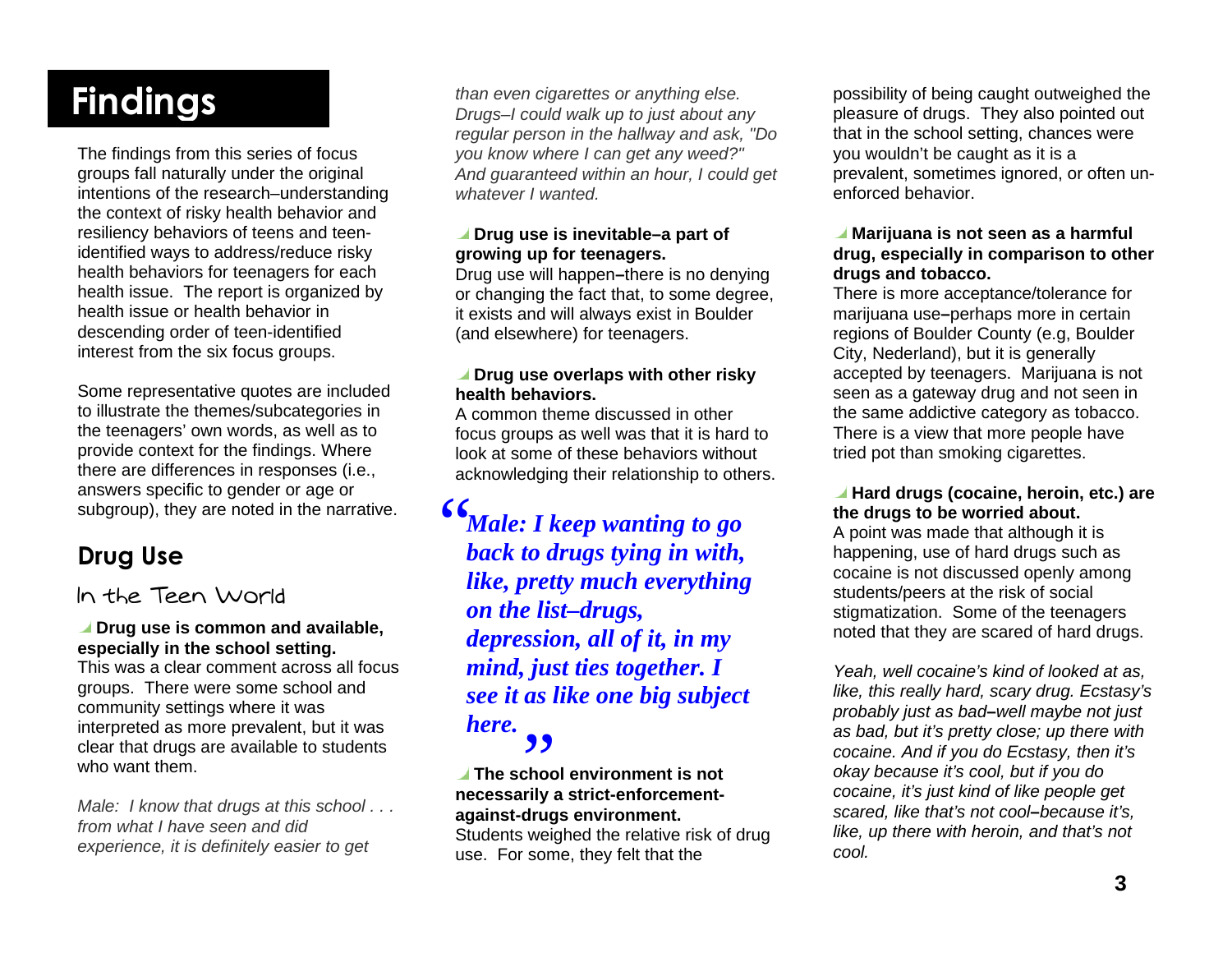**There are other examples of available drugs that are not addressed in the YRBS study.** There was a lot of discussion about other drugs not listed in the YRBS study that are prevalent, or at least available to teenagers. There are other hard drugs being used in addition to cocaine. Some of the drugs mentioned were mushrooms, Ecstasy, acid, heroin, and prescription drugs like Percocet, Vicodin, Aderol.

## **27% of students currently use marijuana**

## **4% use cocaine**

2002 YRBS BVSD Survey Finding

#### **Age issues (upper-, lower-classmen) and gender issues contribute to drugs being offered/sold on campus.**

The gender issue was only mentioned in one focus group, but was agreed upon by other members of the group. Evidently, age, gender, and level of experience with drugs and sexual behavior influence drug traffic in the school setting.

#### **There are certain times of the year when drug use is prevalent.**

When possible, times/seasons of the year were noted for potential points of intervention. Students were able to state when the "season" for "x" drug activity was

significant (i.e., summertime for acid and mushrooms, year-round access for marijuana).

## Teen Solutions

#### **Experience drug use first and make your own decision based on that experience.**

An experiential solution was mentioned in several focus groups **–**learn from your own experience with drugs and then integrate that experience into future decisions about drug use.

Female: I think marijuana is similar to tobacco. If you want to try it, you can try it, and the first time you try it, if you don't like it, then you're pretty much probably not going to do it again.

#### **Make drug use safe.**

The concept of not giving up a drug behavior, but making it a safe one was brought up as a solution for teenage drug use. They recognized it not as an "answer" or way to take drugs off the map, but to acknowledge that drug use does happen, and if it does, to do it in a "safe as possible" manner.

#### **Create teen-specific venues of activity–places to go that are of interest to teenagers and don't cater to the social groupings or cliques.**  Create or ensure that there are alcohol and drug-free events/venues that are of

interest to teenagers. Find ways to eliminate small groups/cliques of teenagers. Examples mentioned were a drug-free arcade, a drug-free rave **–**both of these already exist in Boulder County, but may not be well-known to teenagers.

#### **Make education relevant and available.**

A comment heard throughout the focus group sessions, regardless of the health behavior of interest, was the idea of relevant, available education. Teenagers liked accessible, honest, straight-up, candid, open communication that explained all aspects of drug use.

Male: What they do to you socially, mentally, physically; the effects that drugs have and why drugs are bad. I mean maybe more explanation on why there are laws against drugs, stuff like that.

#### **Allow more time for health education in the schools.**

Although the comments often referenced school-based issues, this can be extrapolated to community settings as well. Teenagers felt that they didn't have enough time devoted to health issues that are very relevant to their lives, including drugs.

Female: Health class is only offered one semester throughout your entire career of high school. I think that's just ridiculous, considering what all the high school kids are going through and what kind of issues we're dealing with. Like one semester isn't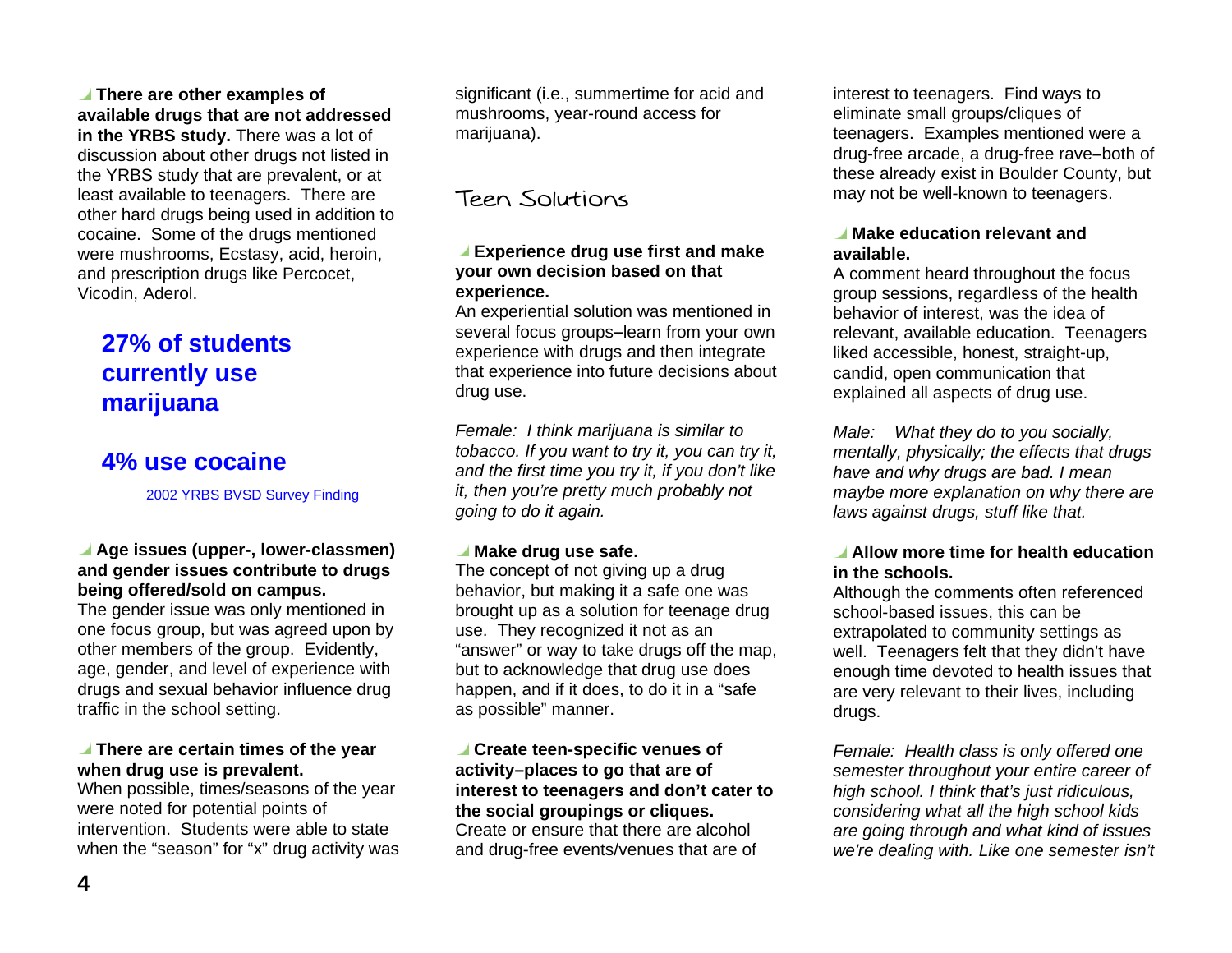going to cover anything, let alone, like, one semester start your four years; and it's only offered to juniors and seniors.

 **Create messages/media messages that remind teenagers about how they are influential in other people's lives.**  Address teenagers for their role in influencing others in their lives, particularly younger brothers and sisters.

Female: I'm thinking about a pretty good ad that's about marijuana, but where it's, like, the older brother or sister, and they won't do it because the little boy is right there and looking at them. And that's true, because if I had a little brother or sister, there's no way they would ever see me doing anything bad like that, because you do, like, you're an object of, like, your older brothers and sisters, and you're going to try and be like them.

#### **Ensure that the drug educator is a credible, honest messenger.**

For some students, a credible, honest messenger was someone who had been through/experienced "x" health issue. For others, it was someone who they could completely open up to and talk to about anything. This messenger was described as a family member, a friend, or a professional. Regardless, the person was a credible, honest messenger who made a difference and/or influenced a health behavior decision.

Male: . . . if you're going to have someone that's going to try to teach you on drugs, I

would say that it'd be more, like, effective on at least someone like me if I saw someone who had actually . . . who's already actually been around it or done it and told you what the effects of it were, and what it does to you, and how it can affect you later . . .

#### **Enforce drug policies.**

Teenagers seem to be fine about the possibility of more enforcement of drug policies on campus (e.g. more security cameras, random drug checks, drugsmelling dogs). Even though it would be giving away a bit of freedom, the possibility of lowering drug use, especially hard drug use, on campus was freely discussed and endorsed by focus group participants.

### **Punishment with consequences.**

Along with enforcement, students felt that school policies regarding punishment for drug-using behavior was sometimes lax, inconsistent, or not applicable to the "crime." They said that it was important to punish drug users with consequences that would make a difference.

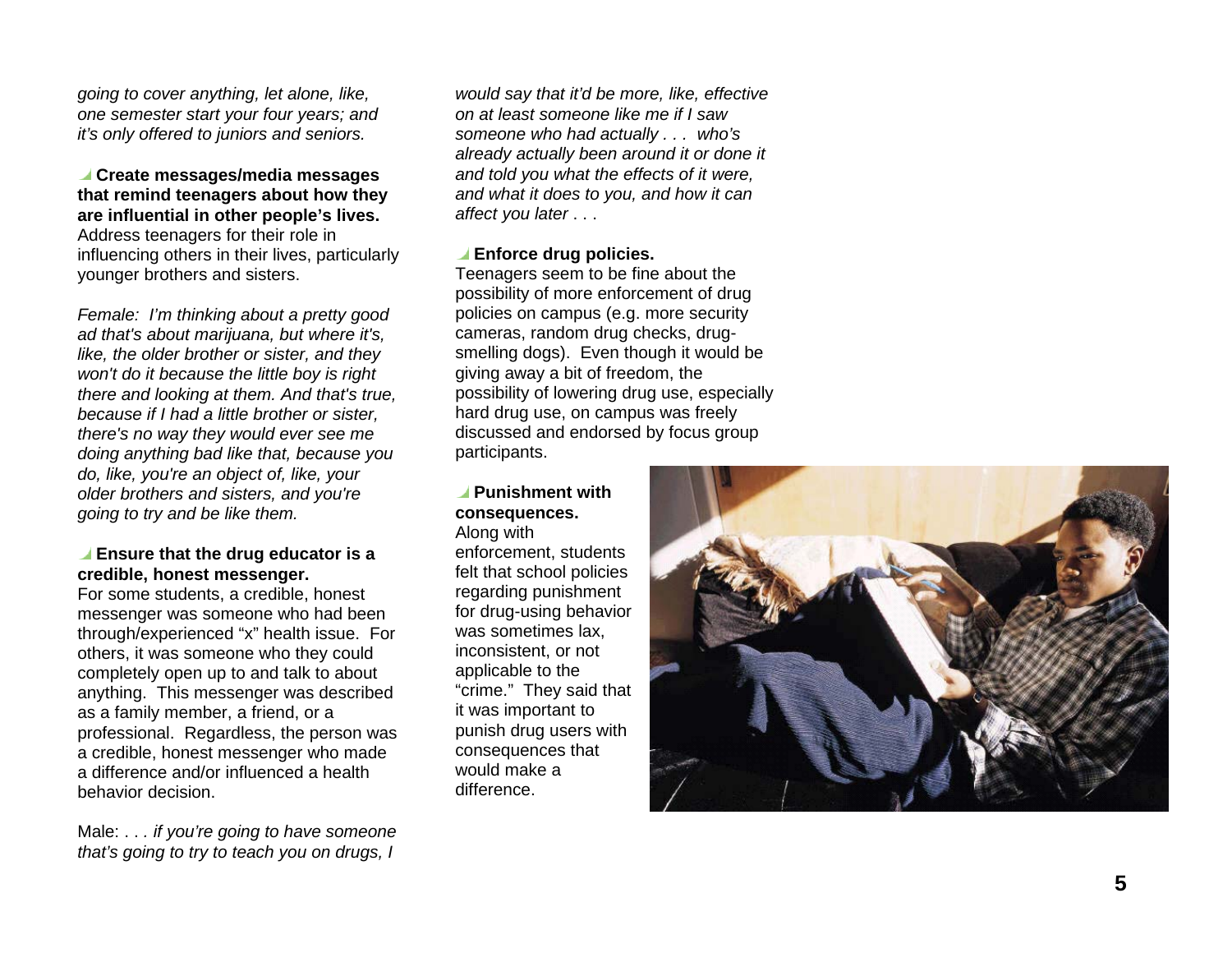## **-** Injury/Violence

In the Teen World

 **There is competition and stress in school/community, creating violence.**  Stress and competition were brought up as social issues that teenagers deal with, especially in the school setting, but also in the community.

There's a lot of competition between teenagers. You know everything's about . . . being cool and then when there's that much conflict, everybody eventually gets mad and . . . gets in fights then . . . to get ahead and eventually . . . that can turn violent instead of just being competition for like a better car or whatever, you know.

#### **Physical violence in the form of fights is inevitable.**

Recognized by most of the focus groups as inevitable, the concept of physical violence was seen as a common occurrence amongst teenagers.

Male: I think fights are going to happen pretty much no matter what you do. Male: Yeah, it's like a high school thing, you know, like, it's been going on for, like, years, since high school was started, and it's just teenagers compete and I don't really think there's any way to

## **During the past year…**

## **19% of females & 35% of males were in a fight**

#### 2002 YRBS BVSD Survey Finding

stop that.

#### **Definition of fight includes a range of physical/emotional intensity.**

The definition of "physical fight" was brought up in two different focus groups. Physical fights were described in the sense of teenagers being the victims of violence. Bullying, threatening, posturing were all risky behaviors identified and affirmed by others. Emphasis was on the victim- and a way to address this was with confrontation (by someone else, bigger more threatening). At the same time physical fights were acknowledged as ways to release stress/aggression for males. The participants indicated that the definition of a physical fight could be interpreted differently by different people.

## **During the past year…**

### **25% of students felt sad or hopeless for two or more weeks in a row**

## **15% of students were considering attempting suicide**

### **6% of students had made a suicide attempt**

Male: When people say they've been in a fight, it's not necessarily like they want to be. For example, sometimes they'll just, like, punch someone in the stomach, and they consider that a fight or something. It's not always a fight.

#### **Physical fights are not uncommon and attributed to adolescence, hormones, normal for teenagers.**

Like drugs and alcohol (but not as widespread), the concept that physical fights were common and a normal part of teenage life was expressed in different focus group sessions.

Female: You see it a lot. I think mostly in teenagers, because there's, like, huge hormone imbalances that cause us to, like

. . . I don't know exactly how to say it, but we tend to . . . our emotions are very highstrung, and so we act on what we feel all the time. We're more highly strung and feel really strongly about stuff. We haven't learned to pick our fights yet, or certain people haven't learned to pick their fights yet, so certain people, like, little stuff . . . like you took my sunglasses. That could lead to a fist fight because people are so high-strung.

#### **Sad and hopeless feelings are not uncommon, and are attributed to adolescence, hormones, normal for teenagers.**

Dealing with the stresses of teenage life includes mental health issues in the form of feeling sad and hopeless at times. This was brought up in several focus groups as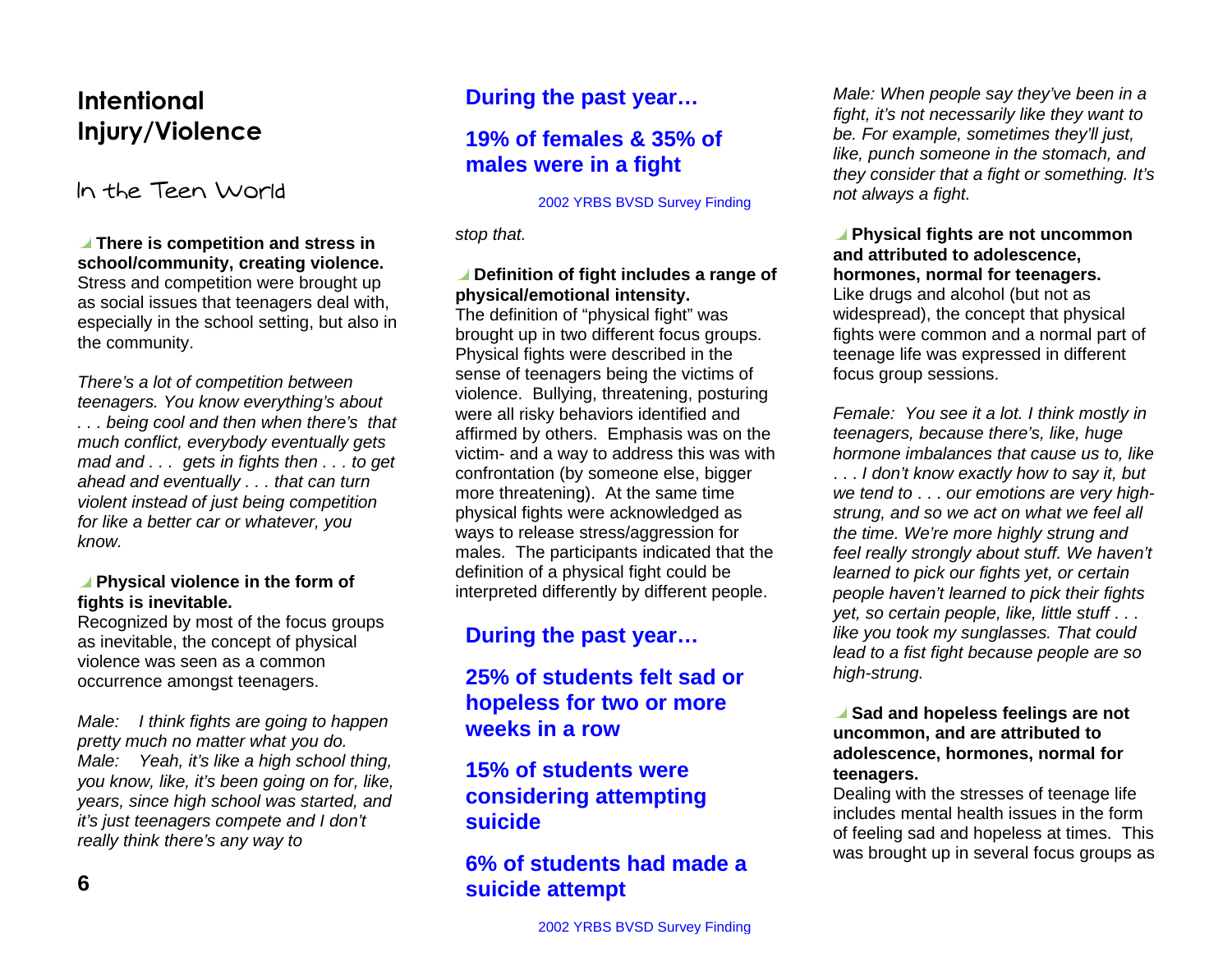

a common occurrence and not unusual to experience.

Female: Yeah, you're, like, changing, and I know **. . .** sometimes I don't even know, especially, like, even a year ago, I was an emotional freak. Not even on purpose, but sometimes I could be watching the Hallmark commercial, and I'd cry and, like, that's just how it was; like my emotions were everywhere. And not only just, like, natural stuff, but I definitely think other kids have a big effect on it, like, on other kids' emotions too. And high schools aren't particularly a friendly place to be either if you're not . . . if you don't have friends.

#### **Distinction between sad and hopeless and depression.**

Some teenagers voiced a distinction between the natural teenage expression or experience of being sad and/or feeling

hopeless and the mental health condition of depression. Depression is also considered a common occurrence amongst teenagers. Different teenagers referenced friends/peers who had attempted suicide recently.

Female: Well, because everybody in their lifetime is going to feel sad and hopeless–there's no way you can stop that. Now

whether or not that happens during high school or your teenage years, that's hard to say. It probably does, but I think there's a difference between feeling sad and hopeless and actually going through a depression.

#### **Sexual force/rape is difficult to talk about and difficult to document, due to the shame and guilt aspect.**

The YRBS statistic about "at sometime in their life . . . 5% of students have been forced to have sexual intercourse" was a statistic that was not addressed voluntarily by teenagers. Of all the statistics offered, that was one that was the most difficult for teenagers to react to and give contextual remarks. One person referenced the shame and guilt aspects in connection with the act of forced intercourse as being a reason it might be un- or underreported.

#### **Definition of forced sexual intercourse under-reports reality.**

One person stated that sexual intercourse is one of many forced sexual activities that teenagers are aware of and might participate in. The definition of sexual intercourse therefore limits the possibility of understanding the breadth of nonvoluntary sexual activity among teenagers.

Female: . . . I don't think that [it should be] just sexual intercourse; I think it should be broadened. I mean things sexual, because people are forced to do sexual favors all the time, and it would definitely be higher if it wasn't just sex. Because it can be anything having to do with anything sexual.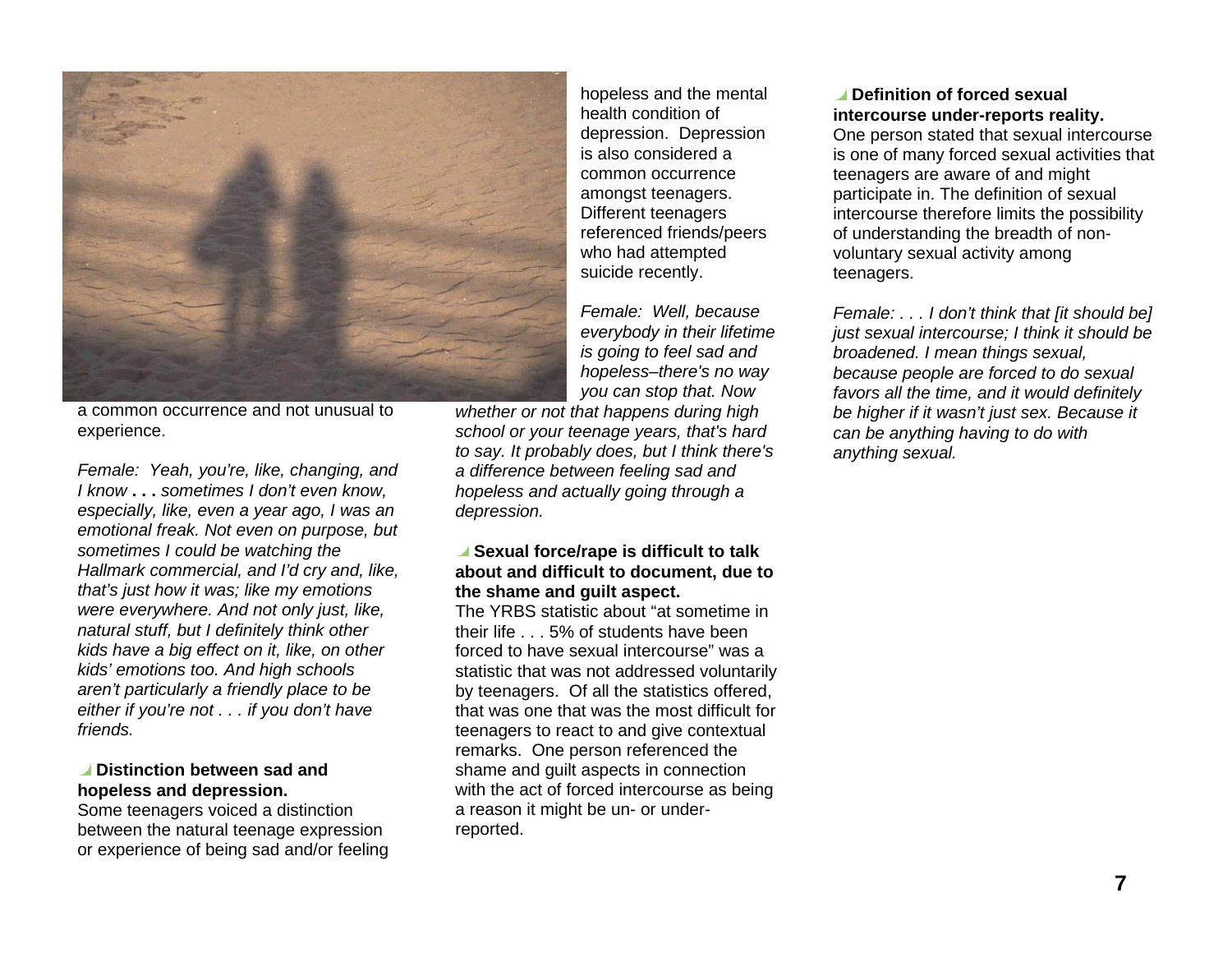### Teen Solutions

#### **Increase security measures to address opportunities for violence.**

More security on campus (and in the community) is acceptable to teenagers as a way of preventing or lessening the potential for intentional injuries.

",, *Male: It's not, like, I mean . . . pretty much like I would consider that rape, and I mean there is some education at school about that, and, like, who girls can talk to, and even guys too–who you can talk to, there's a little bit about education, but there's not nearly enough.* 

## **Expose people to other**  B**perspectives–get rid of the group/clique effect.**

The effect of peer pressure in the form of groups was evident in several of the focus group sessions. Some of the teenagers in one focus group in particular had experienced a program called "Breaking Down the Walls" as a way to "break down" the walls of people who only hang out with their friends and not benefit from new perspectives. The focus group session

was referenced as an experience in doing that–creating a setting where "strangers" can get together and share their opinions on things that matter, like health behaviors. These examples were seen as positive, structured "interventions."

#### **Increase violence education opportunities.**

A need was identified to increase education in the way of violence prevention. There was an acknowledgement that such education exists, but that there is not enough of it.

#### **Community intervention in the form of education for parents.**

The concept of an "askable," open-tocommunication parent was common amongst focus group participants. Teenagers thought that it would be good to offer educational opportunities to enhance parental abilities to identify health risky behavior and act on it through good communication.

#### **Find/establish good social support/mentorship possibilities.**

Parents are one of the many potential resources for open communication and opportunities for education about violence and other health risk behaviors. Social support in the simplest sense of the word– someone to talk to–was raised in many of the focus group sessions.

Male: And going back to what I was saying before, is that would definitely just open up more people for teenagers to talk to. Just maybe if their parents understood their lives a little bit better, and people in the community understood their lives a little bit better, that then they could maybe open up a little more.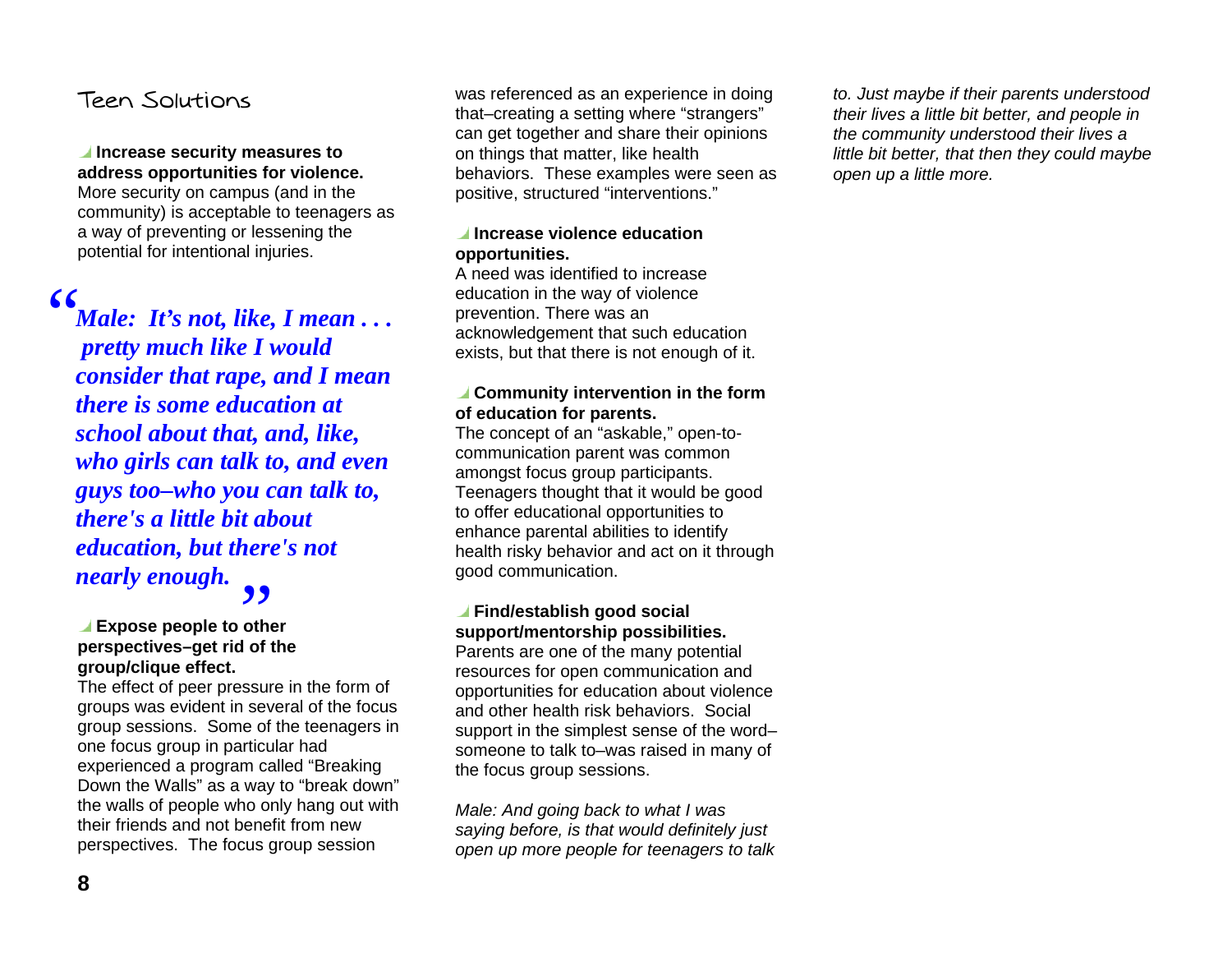## Alcohol Use

In the Teen World

#### **Alcohol use is okay/acceptable among teenagers as long as you are responsible about it.**

There were a lot of similarities with alcohol and drug use, especially when comparing alcohol to marijuana. These two drugs are seen by teenagers as less harmful than other drugs, especially when treated in a "safe" manner. Although many viewpoints were shared, the discussions around alcohol and marijuana tended to be more about harm reduction than prevention.

#### **Younger people are more susceptible to "not being safe" about drinking.**

Age came up as a reason why teenagers may not behave in a safe way about drinking. It was described as a common phenomenon, a rite of passage, to be young and starting to drink.

Female: the younger (students are) . . . the ones that are, like, ohhhh, older classmen . . . like yeah, you know, like, we're going to go out with them; we don't know our limits, we don't know what we're doing. They're the ones that I think are, like–no offense if anybody's an underclassman–like, more easily swayed to do, like to drink or not drink and do all that, and they're the ones that would

probably be, like . . . because I know I was like that, I was invincible when I was little, and I'd go out and drink and drive . . .

### **47% of students currently drink alcohol**

**In the past month . . .** 

### **32% of students have been drunk**

## **10% of students drove after drinking alcohol**

2002 YRBS BVSD Survey Finding

#### **Alcohol is common and available to teenagers.**

Alcohol, like drugs in school and in the community, is available, despite the age restrictions for purchase.

Female: Like, there may be other easier drugs to get a hold of . . . but alcohol is not hard to get a hold of at all.

#### **Teenagers know there is a difference between alcohol use and abuse.**

Teenagers are aware of the consequences of alcohol and consider themselves to be knowledgeable about the difference between alcohol use and abuse.

#### **To drink or not to drink is an individual decision.**

There was a viewpoint shared that there is pressure to use alcohol and drugs, but it is not fair to blame your use of these ON the pressure–it is an individual decision.

#### **Forbidden fruit**–**it is fun to do what you are not supposed to do.**

There is an element of risk taking and adventure to do something that is not legal or not condoned by adults.

Male: . . . half of getting drunk is the fun of getting the alcohol when you're not supposed to, and having possession of that, knowing that just kind of walking that danger line, kind of knowing that you can get in trouble for it, and so when you have that opportunity, getting as drunk as possible. It's just a case of forbidden fruit tastes the sweetest.

#### **Teen social gatherings/peer pressure promote drinking.**

Teen social gatherings were described as places where it might be difficult to be able to say "no" to drinking.

Male: I do think though that, like, if you're at a party and a lot of people are drunk or just drinking, I think that it does depend on the individual more. I think everything depends on the individual, but I think there are a lot of individuals who would say, well they're drinking, and I don't want to be the only one who doesn't drink and have everyone ask me if I want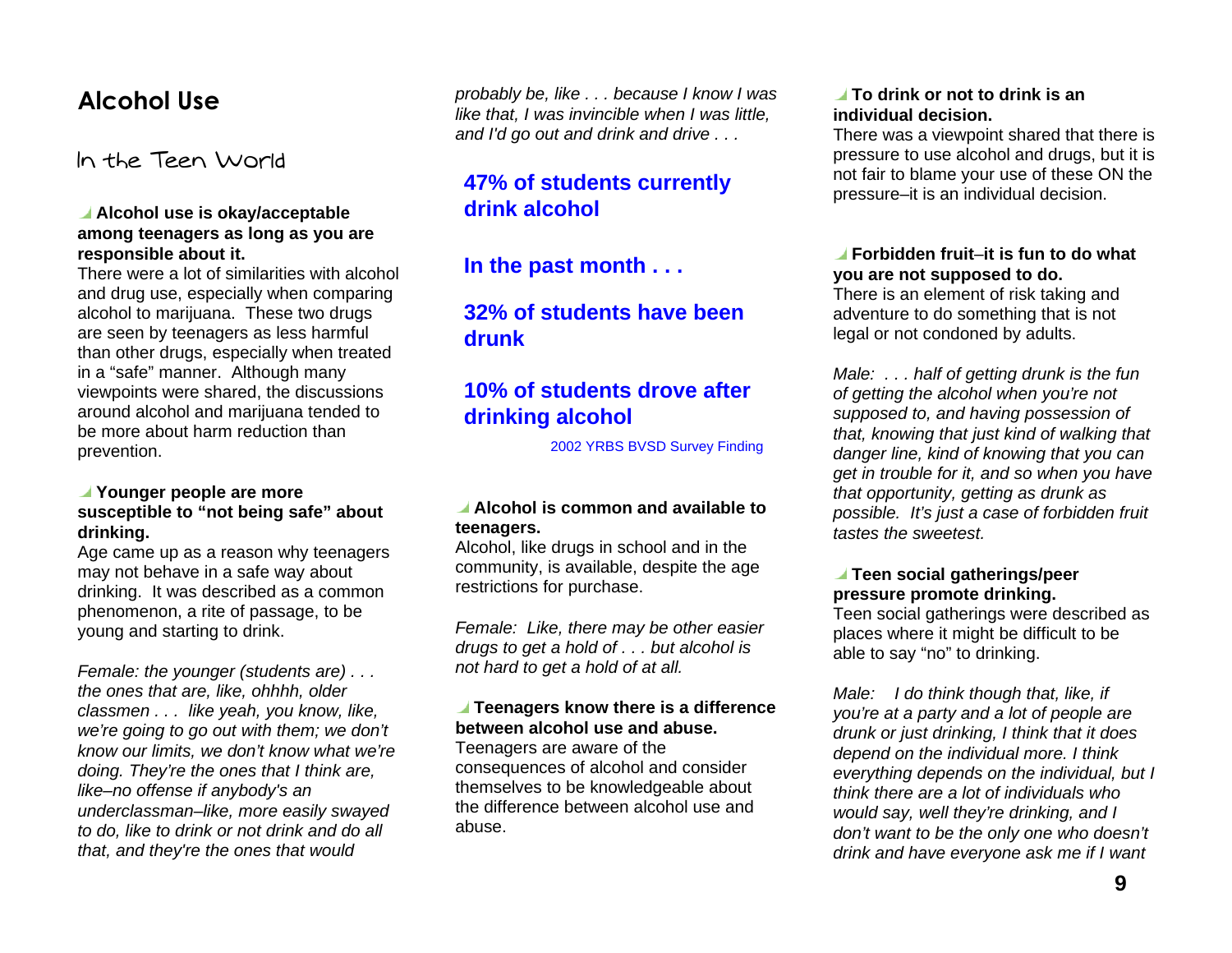a drink and every time saying "no," then they start drinking a little bit or they may enjoy getting drunk quite often and so they start drinking to get drunk. So I think there's some temptation there.

#### **The range of teen drinking behavior is from drinking socially to drinking to get drunk, the latter being more common.**

Teens represented that there was a range of drinking behavior, but the comment that the combination of teenagers and alcohol usually meant that they are trying to get drunk was more common than abstinence from drinking.

#### **Alcohol does not taste good/is not attractive to some teenagers–this is not necessarily a deterrent for alcohol use.**

This comment was stated in two different focus groups **–**both making the point that teenagers drink something that doesn't appeal to them in order to have the benefits of drinking alcohol **–**e.g., social pleasure, social acceptance, being drunk.

#### *I* It is difficult to see the long-term **effects of alcohol and integrate this knowledge into current decisionmaking.**

The point was made that alcohol, unlike other substances with direct effects (e.g., tobacco use has probable links to cancer), is difficult to show how it has a negative influence on your life in the long term.

Male: . . . I mean, if you get drunk a week before you have a big athletic event, it's probably not going to affect your performance in a week.

## Teen Solutions

#### **Be aware of what doesn't work.**

Teens were able to identify what hasn't worked for them in the past as a way to identify what might be useful for future interventions/program planning. They listed the following as "not working" to reduce their use or attitudes about drinking:

- Don't scare us with pictures of mangled cars.
- Don't just tell us not to drink.
- Don't tell us that teenagers are bad if we do drink.

#### **Institute/educate people about harm reduction–focus on allowing drinking behavior in a "safe" way.**

Set up a situation where alcohol is "safe" and teens are "responsible" about it.

Female: When I was little, my

mom would (say) . . . if you want to drink, you need to be here, you need to have a designated driver. I think they just need to teach that stuff more, like, this is how you're going to be a safe drinker instead

of . . . just drinking's bad and you're going to end up bad if you drink . . .

 **Include some "reality education" that shows the effects of alcohol.** Along with the concept of experiential learning is reality-based learning **–**taking the "dreamy side" of alcohol away.

Male: Yeah, just try and mix in as much reality to something that's possible, because just like with marijuana, I mean, it's the dreamy side that everybody likes, and, like, the true side is always a little bit



of a letdown.

#### **Increase/maintain cost of alcohol.**

For some teenagers, the cost of alcohol is a barrier to consumption, or major consumption (of alcohol).

Male: With me personally, it's not a worthy expense of money, because sure, I can get alcohol here on campus whenever I want to, probably any day of the week, but I'd have to go pay \$30

for a bottle of vodka or something. Fac.: So money is a deterrent? Male: For me, because I have much more interesting things to spend money on, and so do all my friends.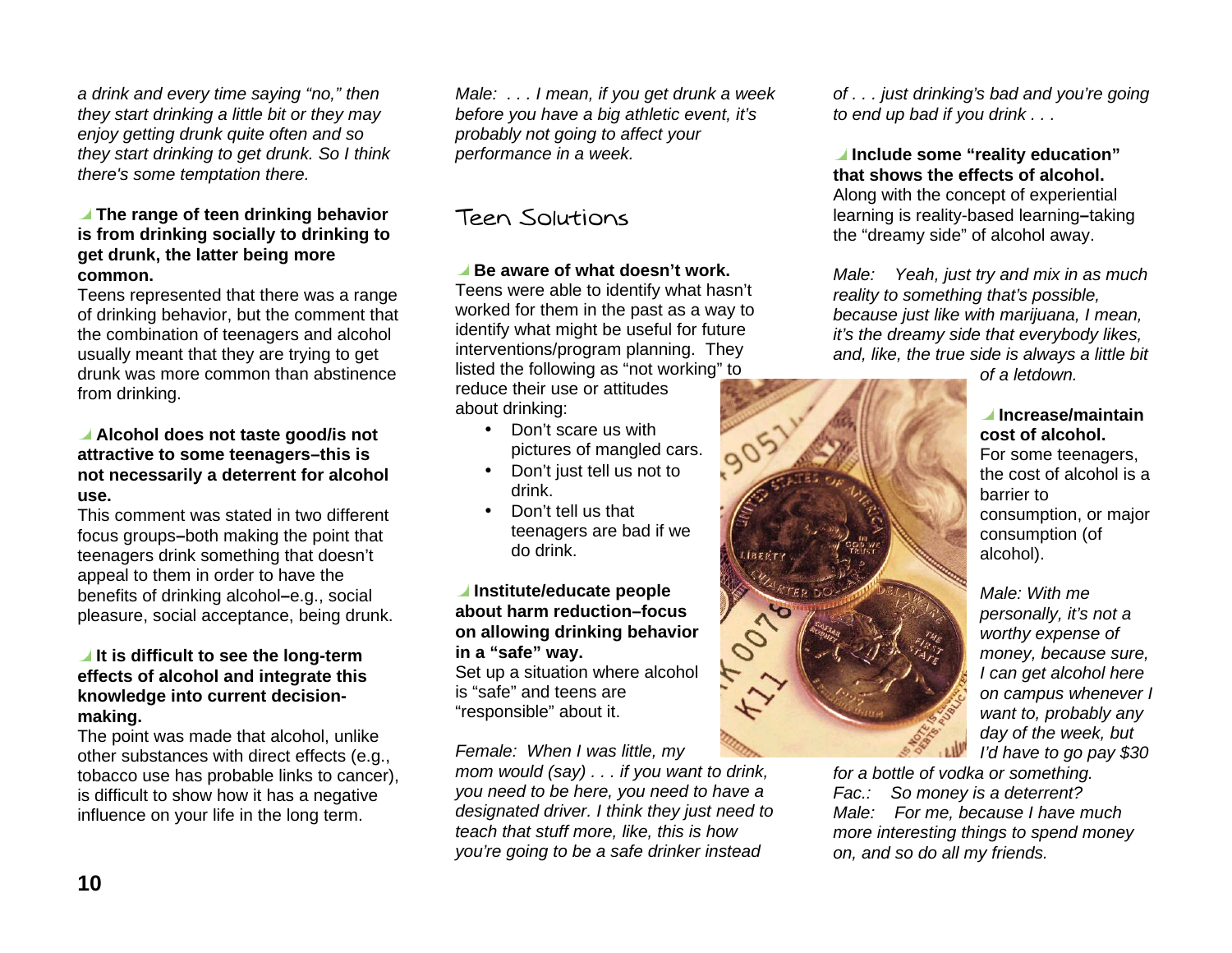#### **Help teens get busy/be busy with activities/create teen-specific venues of activity.**

Teenagers who have something to do don't think about the alternatives, which could include risky health behavior(s). Address teen boredom; intervene during specific times of day when teens are not active; address the social gaps that limit where people under the age of 18 can go.

Male: . . . having something to do, because when you're bored, you're going to drink. I mean it's boredom that leads to a lot of these things**–**to drug abuse, alcohol abuse, tobacco.

#### ■ Make education more reality-based– **include real stories from real people about the effects of alcohol.**

Having a credible messenger with factual stories about the impact of alcohol is effective.

#### *I* Include harm reduction in **educational efforts.**

Teach people who can help others to be safe about their drinking and behaviors related to their drinking. Incorporate the concept of harm reduction into other educational messages about drinking.

#### **Educate parents about teenage drinking and what their role can be.**

Educate parents so that they are aware of the issue of teenage drinking, and so that they can play a role in teaching teenagers not to drink or not to drink in an unsafe way. Parents need to be open to

communication with their teenage children.

### **Peer education about the acceptability of not drinking.**

Find a way that peers can spread the message that not drinking is alright. It needs to come from people about the same age and it needs to be genuine.

Female: The way people respond to them when they tell them they've been drunk, because I used to drink a lot until I . . . like this year, I just switched schools, and I found a bunch of new friends, and the friends I found here, they don't support that . . . they don't think you're cool or whatever for getting drunk. Whereas the ones I had at my old school did, and that has changed it a lot. I think a lot of the way you could stop that is by changing people's reactions to it, like how they respond to it.

#### **Group interventions, such as "Breaking Down the Walls."**

"Breaking Down the Walls," a group intervention in the school setting, was brought up in reference to intentional injury and alcohol. The intervention addresses the peer effect at the group level and was seen by focus group participants as helpful. One of the aspects of this program is to expose teenagers to other teenage perspectives **–**get rid of the peer or clique effect. In the case of alcohol, it was seen as a way to show that not drinking was an okay behavior for teenagers.

*Male: And it talks about it's okay not to drink, and I think in order to do that, you sort of have to get more than half the people not to drink, because if you're sort of in the small majority that's not drinking, you sort of feel like you're missing out on what the bigger group is doing, and so you sort of want to be part of that bigger group.*  "B,,

#### **Teach teenagers to address the environmental issues of drinking.**  Teenagers can benefit from friends/an environment where there is not peer pressure to drink**–**who you hang out with matters. This point was brought up in regard to several health behaviors. Peer pressure is a strong influence for drinking. If you put yourself in a situation where the peer pressure is not there, then you have a better chance of not taking up the behavior, or abusing alcohol.

Male: I mean it's the people who really want to be accepted that are much more susceptible to any form of behavior problems like these that you have on your list; not just drugs or alcohol, but anything.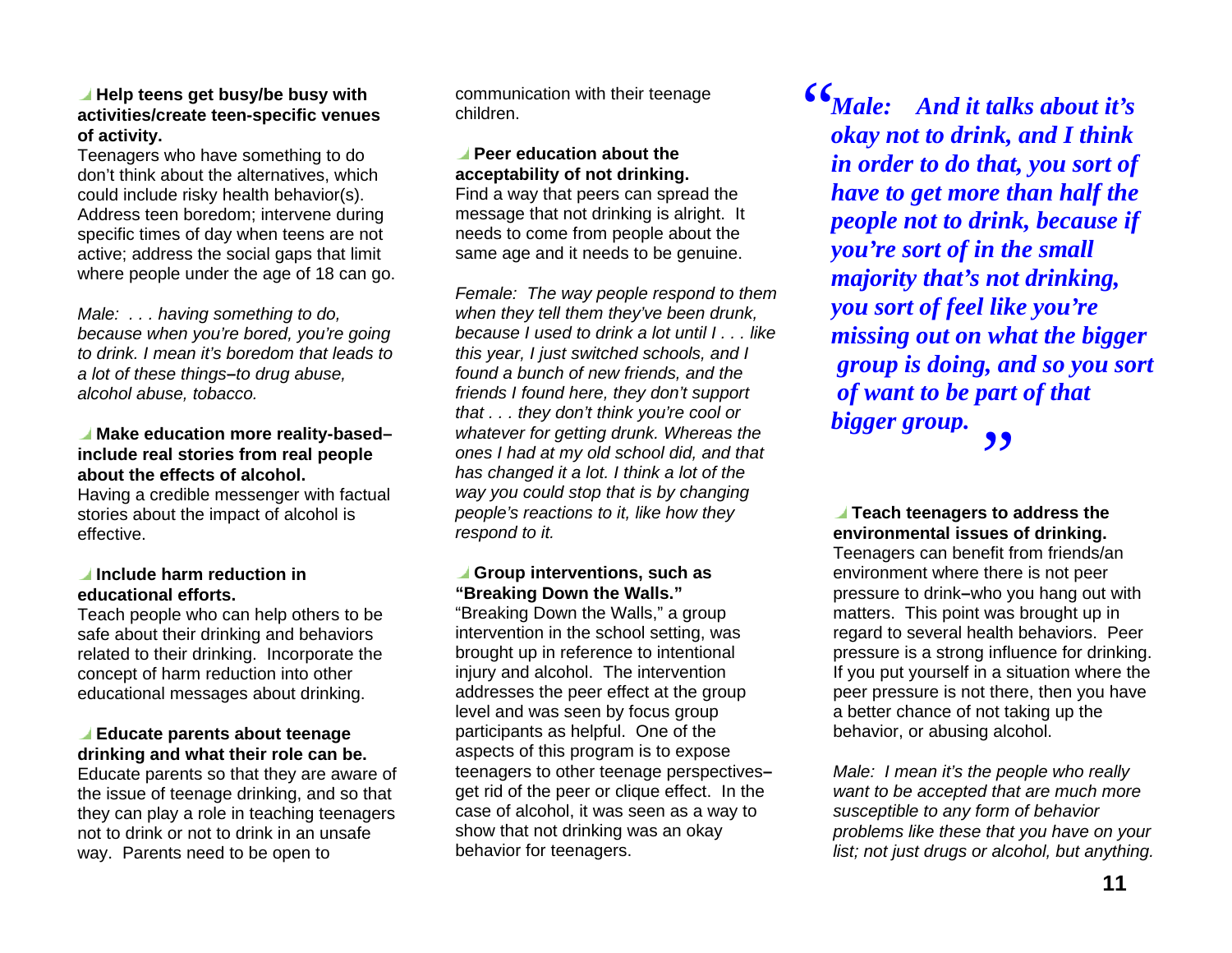#### **Experiential learning.**

Create a situation where you learn by experiencing**–**either the true effects of over-drinking or simulated negative effects of drinking so that you can learn how that can affect your life and choices.

Female: Kids in school learn better by experience. Maybe if you had a simulator, not like you'd give them alcohol, but if there was, like, a simulation of it maybe they would not . . . like at the history museum, like, this is what you're like when you drive drunk, and then you always crash.

#### **Address alcohol and you will address some of the other health behaviors as well.**

The overlap or influence of alcohol on other health behaviors or health issues was discussed in several focus group sessions. Students made the point that making the situation of drinking alcohol "safe" could also lessen some of these other risky health behaviors.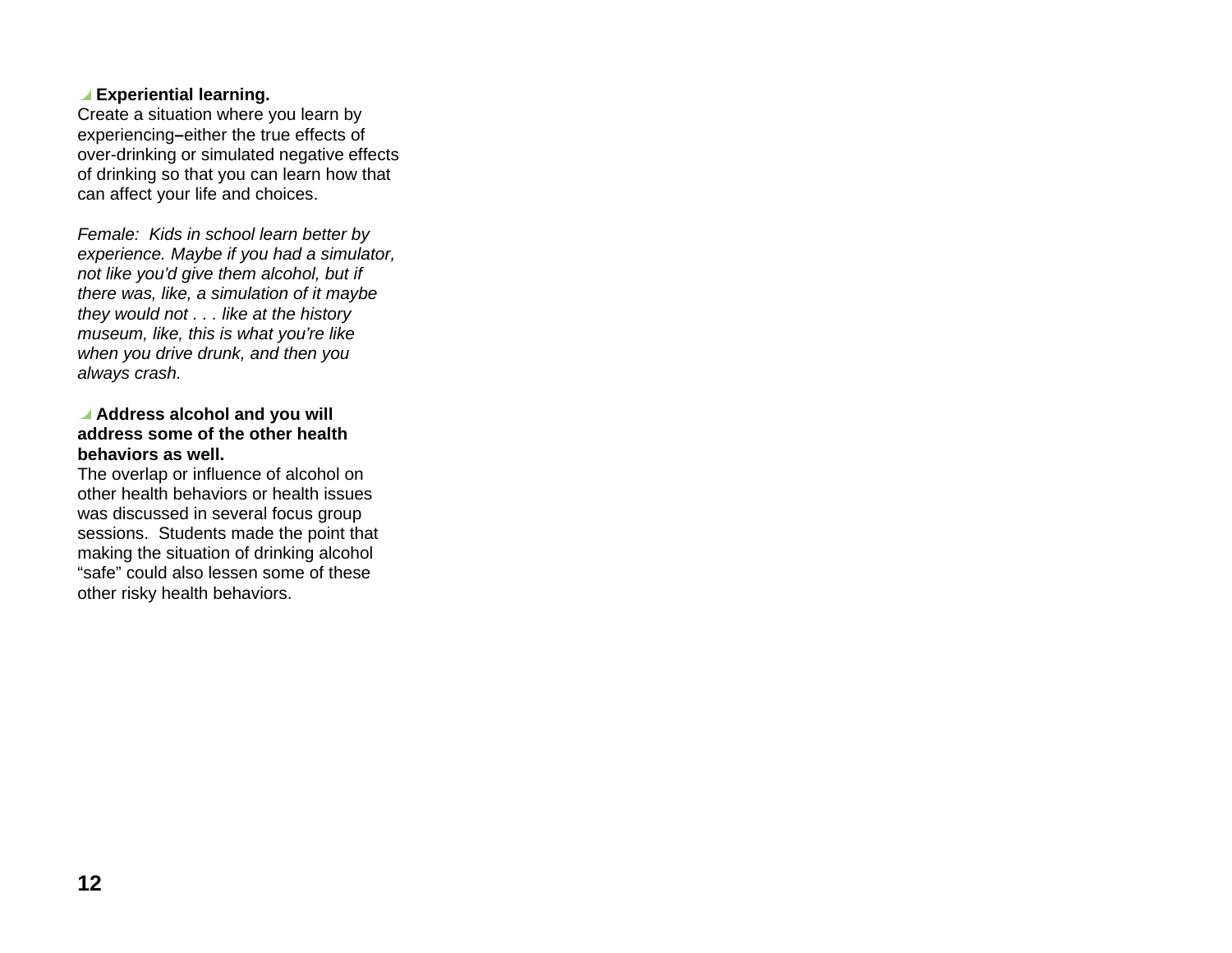## Tobacco Use

### In the Teen World

#### **Tobacco is easily accessible to teenagers.**

Even though there is an age limit of 18, it is possible and easy for teenagers to acquire tobacco products.

#### *Female: . . . it's so easy to get cigarettes or chew or whatever; it's so easy.*  ",,

## **Smoking is bad/wrong/unacceptable**  B**to many teenagers and influenced by peer pressure.**

The power of other people your age recognizing publicly that smoking is not acceptable behavior has and can influence the reduction of tobacco use.

#### **Teenagers know everything there is to know about tobacco.**

Students feel very strongly that they have learned everything about smoking via other classes and early messages in life. They are clear about tobacco **–**who quits tobacco and why and when.

Female: I think that it's really hard because I think that we are really informed about tobacco, I don't think we could be more informed. We've been learning about it since we were in elementary school, and I think there's nothing else

they can do. If people are going to do it, they're going to do it.

#### **The prevalence of tobacco/smoking friends can influence smoking behavior.**

The pressure to smoke is greater when it is within your environment "in your face."

#### **Social gatherings (e.g., parties) and who gathers socially can influence tobacco use, even temporary tobacco use.**

Both the party influence and the people who attend the party can influence the use of tobacco in a social gathering.

Female: But I don't think it's really preventing kids from, like . . . because it's just who you hang out with. Like you said, like, none of your friends smoke. But I go to parties and people that, like, don't smoke on a regular basis are just chain smokers and just downing cigarettes and just, like, going through packs just because it's, like, what you do when you're bored at a party or something.

#### **Depression/stress can influence tobacco use.**

People who are depressed or dealing with stress in their lives seem to smoke more than the happy, less stressed, more "resilient" people.

Female: Yeah, it seems like people who are actually, like, kind of down and stuff**–** you can tell that they're down. I'll also be walking by "cancer hill" and I might see

that same person out there. Whereas the one who's always totally happy, totally like, "hello everyone," you know, I probably wouldn't see them out there.

#### **Tobacco does not have an "immediate effect" – thus influencing teen decisions about smoking.** Although students may have knowledge about tobacco outcomes (e.g., cancer, death), these effects are not readily/immediately apparent. The sense of living in the present and invincibility contribute to the rationale that smoking is okay right now.

Male: The really bad thing about tobacco is that, like, there's no immediate effect on you, like, immediate negative effects. Like drugs, you know you see a lot of kids do too much drugs and they're kind of wandering and whatever, and alcohol you can't . . . alcohol poison and everything, but tobacco, you know, it takes a while for something really bad to happen.

#### **There are strong messages about not smoking in the schools/community, but there are double standards regarding the messages.**

Students are aware of the school policies/community policies regarding tobacco use, but still witness tobacco use in practice.

Male: But still, it's supposed to be a nonsmoking school.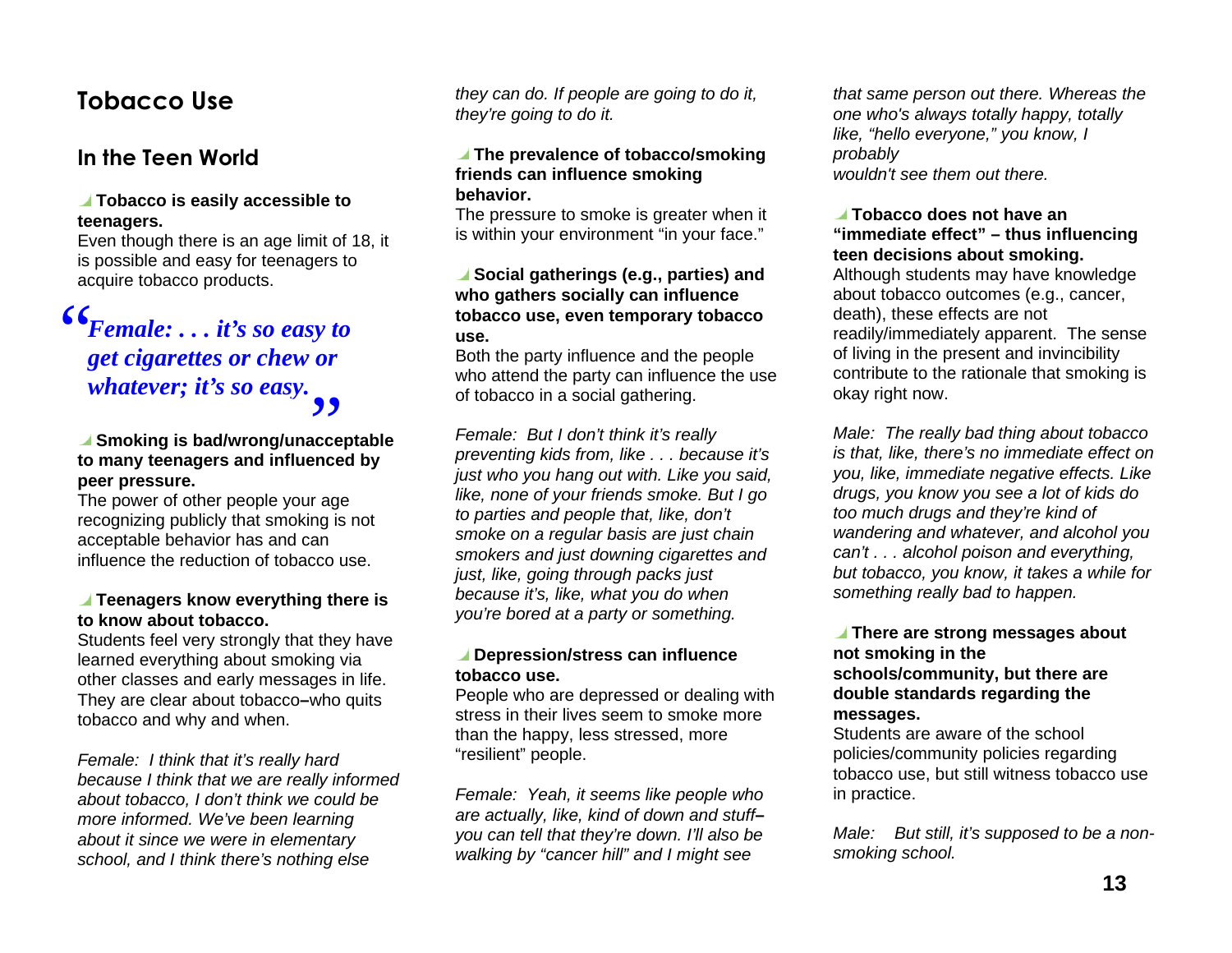Female: It should be non-smoking, but we pretty much have a designated area to smoke.

Female: Yeah, I mean there's janitors and people like adults, that go out and smoke with the people that are smoking outside.

#### **Teens are savvy to the role that tobacco companies play in influencing them to smoke.**

Teenagers know the power of the tobacco companies, and how their wealth and power plays a significant role in the larger picture about tobacco and smoking behaviors.

#### **"Other" tobacco products (e.g., chew) are appealing to students who have (external or internal) rules about smoking.**

Some teenagers see chew as an alternative to tobacco to avoid smoking rules, or because the perception is that it doesn't hurt your body enough to prevent you from doing things you like to do, such as being active or participating in sports.

#### **Parents/other adult figures play a role in influencing teen smoking behavior.**

Adults have been smoking for generations **–**teenagers witness this behavior and are interested in trying to smoke.

Male: Because it doesn't help that offcampus is just across the sidewalk and that's also off-campus for the staff

members, so you have teenagers smoking with the adults. And I don't know if the adults smoking actually affects the teenagers, but there are adults smoking with you, so it doesn't seem that bad.

## Teen Solutions

#### **Be aware of what doesn't work with tobacco messages.**

Focus group participants were clear about messages that didn't work with regard to tobacco. They listed the following as "not working" to reduce their use or attitudes about smoking:

- Don't try to scare us.
- Don't tell us blanket statements without explaining the reasons behind it.
- Don't just tell us that it is bad or wrong to smoke.

#### **Improve media messages related to tobacco.**

Focus group participants had different opinions on what might work in terms of the media and messages about tobacco (e.g., using more graphics, showing reality, being very visual, very factual). Include real people showing the effects of smoking behavior.

#### **Enforce school/community policies about tobacco; punishments should be reasonable.**

There are currently school policies about tobacco in place. Be sure that the message is clear and that there are punishments involved when breaking the

policies. Punishments should be appropriate to the level of the policy infringement.

#### **Address the underlying environmental causes of stress.**

Find ways to identify and address the factors that cause teenage stress with the thought that stress leads to the uptake of risky behaviors like smoking.

Female: I think it's now since we know everything, like, we know all of the reasons why not to, I think we need to . . . I think society needs to give us a break because I see that stressed-out people, and like, bummed-out people, that's why they smoke. There's too much stress, you need to shorten our school days; you know, give us a break.

## **50% of students have smoked cigarettes at some time during their life**

## **29% of students currently use some form of tobacco**

2002 YRBS BVSD Survey Finding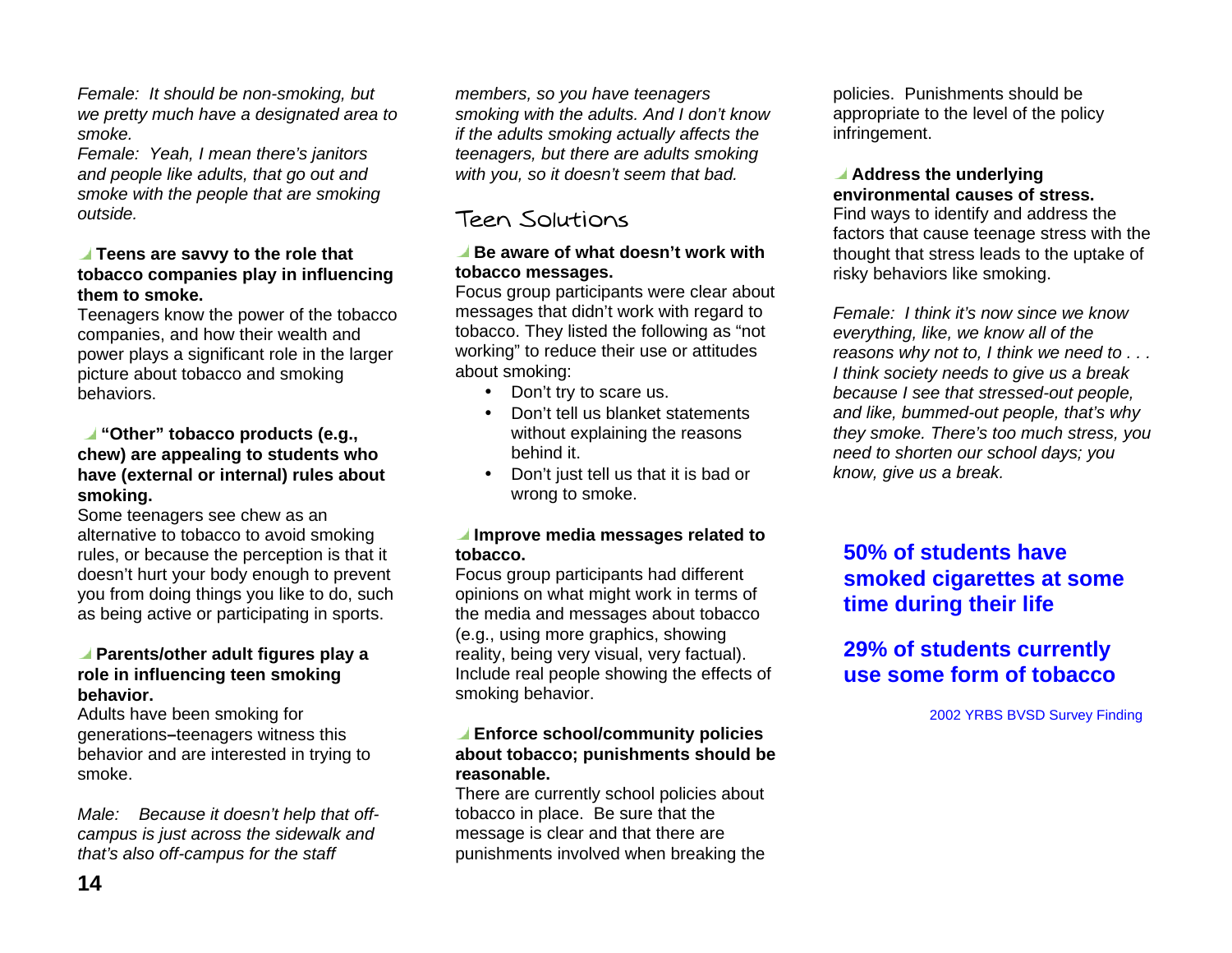## **Sexual Behavior**

In the Teen World

#### **Sexual intercourse/sexual behaviors among teenagers is common and accepted AS WELL AS the decision to not have sex.**

Both sexual behavior (including intercourse) and abstinence are acceptable in the teenager world. Perhaps not equally acceptable behaviors, but both are regarded as okay by teenagers.

Female: In my mother's generation, girls who wore makeup and black eyeliner meant that they were the tramps–the girls who had sex, and that was bad. Now my mom looks at me when I wear makeup, and I say, "Mom, just because I am wearing makeup you think that I am having sex?" It is different now. It doesn't matter whether you are a virgin. This applies to both boys and girls. And yes**–**it is okay nowadays – truly accepted – for teenagers not to have sex. Sex or no sex is equally accepted.

#### ■ Sexual activity is inevitable–a part of **growing up for teenagers.**

Sexual behavior is common in the teenage world **–**this was clear via the focus groups and comments that showed that it was normal behavior in their world.

#### **Sex is common because it is "adultlike" behavior.**

Teenagers like to live in the adult world, and sex is acceptable, adult-like behavior.

*Male: Well, yeah, you can't stop teenagers from trying to have sex, from experimenting; you're a teenager, that's what teenagers do.*  ",,

# **Sex is common because teenagers think they are invincible.**

Teenagers think that they are young and able to make their own decisions, and that nothing bad will happen to them.

Female: The stereotype**–**and I hate this stereotype, but I am finding that it is true**–** is that teenagers think that they are invincible. Well**–**that is true**–**we do. You do all these things and then later, when it is too late, you have an epiphany**–**ahhh! My parents, teachers, whoever told us this, they were right!

#### **■ Sex is common because it is very evident in the media and society.**

Teenagers made the point that sex is everywhere they look**–**in the media and in societal norms.

Female: The media has made it more prominent. Sex is everywhere. We've

been raised around it. It is our norm. Think about it**–**any conversation that any of us has right now, and how quickly the conversation turns to sex.

 **Sex is common because teenagers are bored with nothing else to do.**  Teenagers who are not busy with structured activities, or otherwise occupied, may find themselves experimenting in risky health behaviors, including risky sexual behavior.

Male: It's "x town in Boulder County." what else is there to do, right? Fac.: So it's this area, are you saying that people have time on their hands? Male: Yeah, you get bored. Fac.: And when you're bored, this is one of the behaviors you might do? Male: That and drinking and partying.

 **Teenage sex may not be as common as everyone thinks due to the social norming process amongst teenagers.**  Teenagers may not represent accurately, the world that they are living in with regards to the prevalence of sexual behavior.

Male: The data are kind of off. Female: People assume the numbers are higher, but probably aren't. Female: If you were to take a random person and ask them, they would tell you that this is happening more than what is actually happening. Everybody thinks everybody is having sex.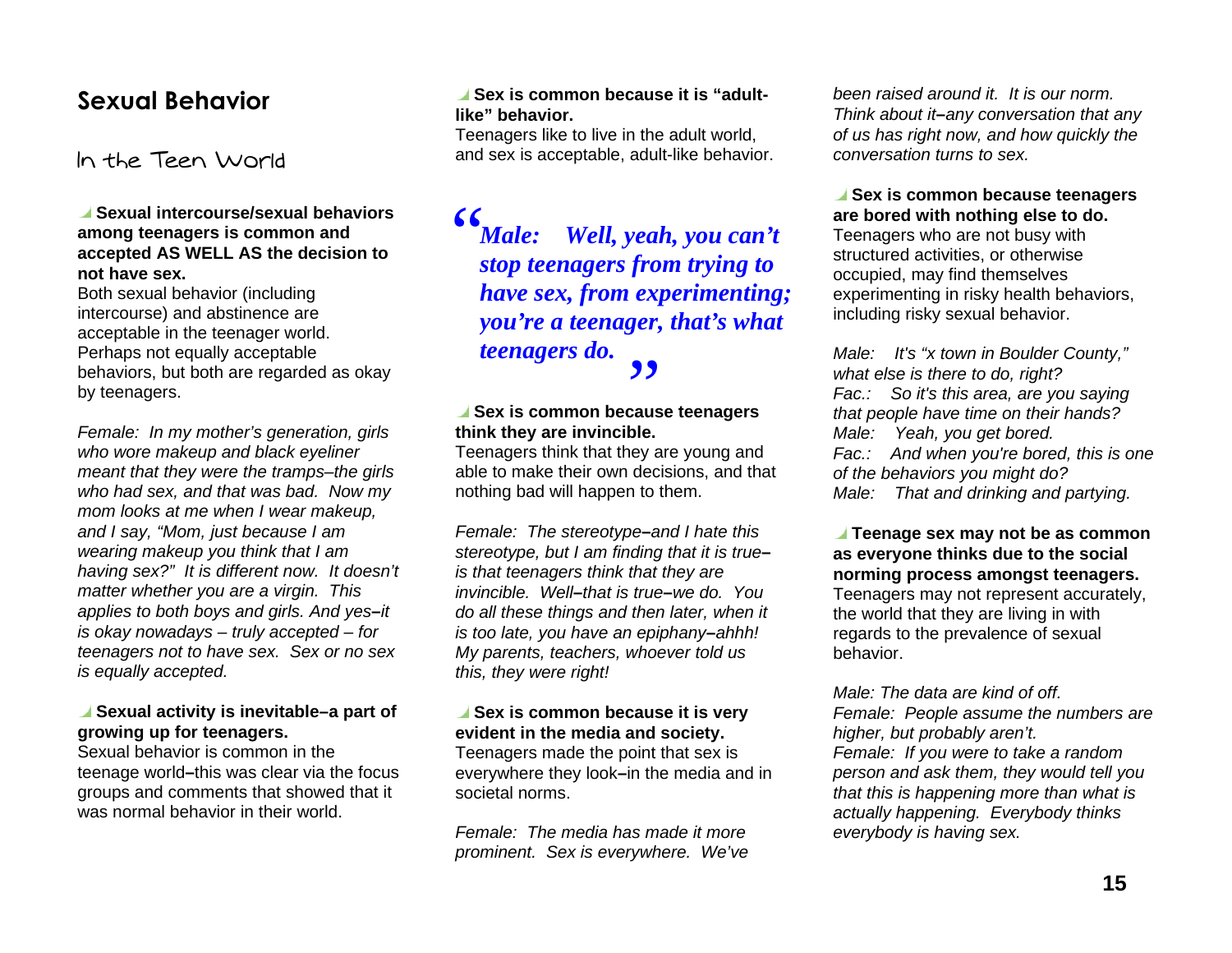#### **There are some gender-based stereotypes for teenagers who engage in sex.**

There was agreement in two different focus groups that there were different stereotypes that exist for males and females **–**traditional stereotypes that it is okay for guys, but not for girls.

Female: I have a big issue with this topic. Everybody does it, BUT when girls do it, they are called a "tramp"; when guys do it, they are called a "stud."

### **18% of students are currently sexually active**

**37% of students who are sexually active did not use a condom the last time they had sexual intercourse** 

**32% of students who are sexually active used drugs or alcohol the last time they had sexual intercourse** 

2002 YRBS BVSD Survey Finding

#### **Risky sexual behavior can overlap with other risky health behaviors.** Some teenagers brought up the issue of sexual behavior with other behaviors discussed in the YRBS survey. Drugs and alcohol can contribute to the occurrence of risky sexual behavior.

Male: I said this (sex) was number one because it relates to everything else, and like, my experience with it was especially like the drugs and alcohol part, because I know that when I was high, like, I had sex a lot more. And then after sobriety, I did one time, like, monogamously with my girlfriend that I had been going out with her for a year.

#### **Prevention discussions (i.e. sexually transmitted diseases, use of condoms) do not happen between partners, and therefore, risky sexual behavior occurs.**

Teenagers talked about how difficult it was to talk about prevention before it was too late for proper prevention measures to happen.

Female: People don't ask about STD's before having sex . . . I mean that sex is overlooked**–**it is not part of the conversation. You are following your hormones and in the situation. When you are in the moment and having sex, that's when the mistakes are made, like not using a condom, or talking about STD's. Female: something about passion . . . Male: (agreed). Yeah, people don't talk at that time.

#### **Social gatherings (e.g., parties) can influence high-risk sexual behavior.**

Examples of risky sexual behavior happened while attending social gatherings like parties, with alcohol and/or other drugs involved.

#### **Parents aren't easy to talk with regarding sexual matters.**

There was a lot of discussion about the fact that parents, sexual beings themselves who also had sexual experiences when they were young, have a hard time discussing these issues in a way that is comfortable with teenagers.

#### **Forbidden fruit–it is fun to do what you are not supposed to do.**

As noticed with some of the other health topic discussions, there is an element of risk taking and adventure to do something that is not condoned by adults (e.g., sex).

#### **Condom availability varies for different teenagers.**

Some teenagers felt that condoms were easy to get; others found them hard to purchase, or get in general.

#### **Condoms can be uncomfortable.**

Some teenagers felt that condoms were not comfortable to wear.

### Teen Solutions

 **Talk about the "other" outcomes of sex, not just the parts that are positive.**  Teenagers stated that sex is prevalent in their world, but that it is rare to see the "bad" outcomes of sexual activity. These messages need to be incorporated into the overall messages about sexual activity.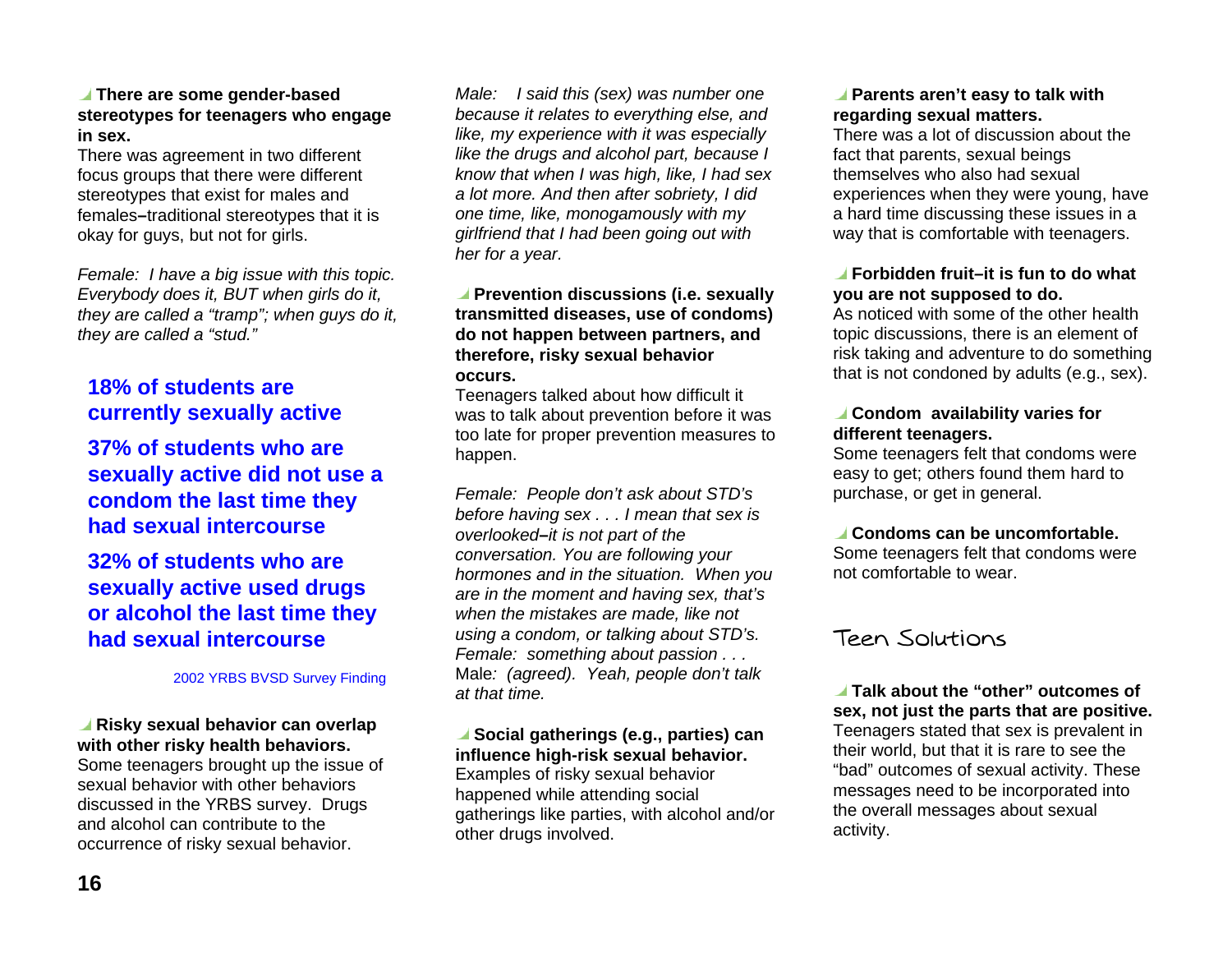Male: I think that one thing that can be changed is to have the media or education talk more about the outcomes of sex. Not just that it is great**–**which we see all the time and know**–**but what can actually happen. You know then that you are not a kid any more. Sex can change things dramatically. Our society has accepted the positive things about sex. We don't see enough about what the bad outcomes of sex are.

#### **Include abstinence in the repertoire of options for prevention of risky sexual activity.**

Teenagers liked the idea of abstinence **–**not as the only option, but as one of the options to prevent risky sexual activity.

#### **Consider the "right messenger" regarding risky sexual behavior messages to teenagers.**

Teenagers discussed the appropriate "messenger" for the topic of risky sexual behavior prevention. The main message was that it should be a person who could talk about reality and relate it to their world**.** This usually meant that the person was close to their age and had experienced that reality.

#### **Consider the "right message" regarding risky sexual behavior.**

Teenagers also had some tips on what should be included in strategies for health education and/or in the media. Include reality-based examples in health education so that students become familiar with different outcomes of risky

sexual activity. Don't lecture. Don't tell people what to do or what not to do. Be clear and address all issues. They also stated that they want to be sure that they can get the right information about sex when they need it. Sometimes they go to sources that don't feel reliable.

#### *<u>I*</u> Open communication is best.

Whether talking about their parents or regarding messages in the community and schools regarding sex, teenagers made it clear, as with other health topic areas, that open, straightforward communication was appreciated.

Female: Also just making everything more open. Like, if you look at the European countries like France and Germany and England, they're really open about that and their pregnancy rates are lower, their STD rates are lower. Fac.: Describe what "open" is. How can we make it happen? Female: It's not taboo. Female: Not taboo about talking.

#### **Make contraception, especially condoms, available/accessible/ affordable to teenagers.**

Find ways to ensure that contraception, especially condoms, can become more available to teenagers. In the general male focus group especially, males gave ideas about how to make this happen.

#### **Make testing for HIV/STDs more available/accessible/affordable to teenagers.**

Find ways to ensure that teenagers have access to and feel comfortable about being tested for sexually transmitted diseases. Look at issues like accessibility/cost of contraception, distance to travel, how to get teenagers' attention regarding where to get information/testing services.

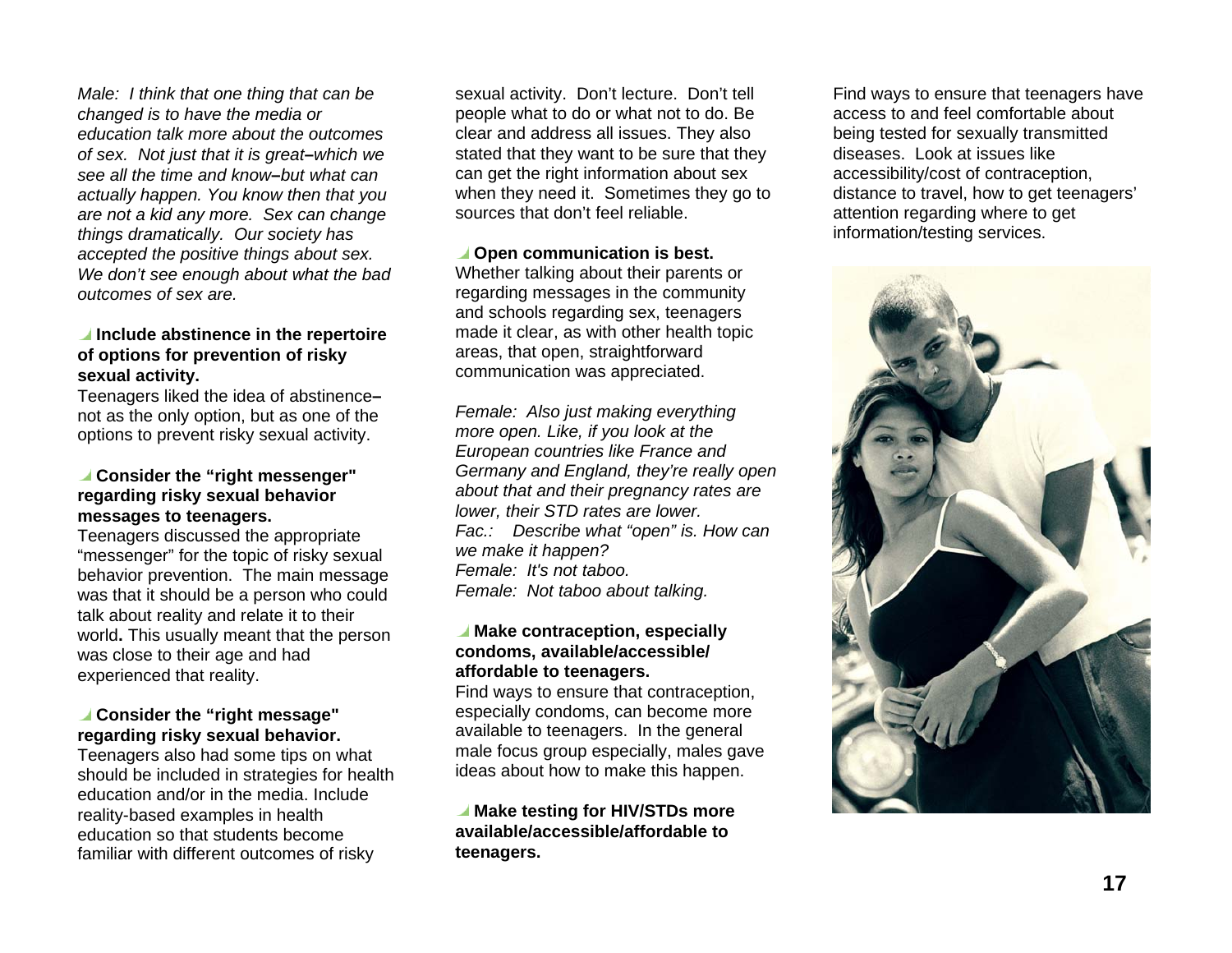## Overweight/Obesity

In the Teen World

#### **Obesity/overweight issues are prevalent in the world of teenagers.**

Even though fewer groups chose this topic as the "# 1" health issue, there were references to weight and perception of weight in other discussions. Body image and behaviors related to weight and weight control are big issues for teenagers.

I chose overweight and obesity as number one and it's kind of obvious why, because myself included, I know probably twothirds of people I know are dramatically overweight. I mean not like hyper-obesity or anything, but you know 20-30 pounds, and that can lead to massive system degradation and all sorts of health risks. So I chose that as number one because it's the one I'm most confronted with every day.

#### **The media is powerful in influencing teen beliefs in "what is fat" and how their bodies are perceived in society.**  The media portrays a body image that is difficult to reach or maintain for teenagers, yet it is the "standard."

Male: Personally for me, I know that I'm not fat and I used to think that I was, and that's what everybody had convinced me. I mean, well, not everybody, I mean

media-wise, I was convinced that I wasn't extremely buff and toned, and if you couldn't see every muscle in my body, that I was fat. And I think that that's in general, especially in this community, where pretty much most of the teenagers wear GAP and Abercrombie, and those companies specifically say if you don't look like this, then you're fat or you're not going to be accepted.

#### **The media, industry, society, and peers all play a part in influencing perception about body size.**

Several factors have influenced the trends that are played out in society where teenagers have a perception about body size and act upon that perception.

Male: I used to be overweight, and actually, I'll tell you exactly the story of what happened with me is, for a while, I starved myself and this was like a couple years ago. I starved myself just so I could fit into the clothes that everybody else was wearing that looked good. Fac.: And what was the cause of that?

Male: Social acceptance completely. What you wear determines where you are socially.

#### **There is a gender difference in perception of weight and a "standard" that is acceptable in society.**

This was discussed more in a coed focus group than the all-male focus group, but it was touched upon in both **–**there are gender differences in both perception and expectations about body size.

Female: Guys are more accepting of other guys. Girls are more accepting of the overweight guys. Whereas, like, if a chubby girl walks in the school, she's going to get made fun of. There's no

### **8% of females & 15% of males are either overweight or at risk for becoming overweight**

## **31% of females & 17% of males think they are overweight**

### **52% of females & 19% of males are currently attempting to lose weight**

2002 YRBS BVSD Survey Finding

#### way around it.

 **The more popular teenagers are thin and not overweight.**

There is a school and societal "culture" that labels thin/not overweight teenagers as more popular and socially accepted.

Male: Yeah, there are a number of girls at this school that I can do that; I can put it halfway around from, like, her spinal column here, all the way around to, like, where her spinal column would be in her front**–**like half of her body.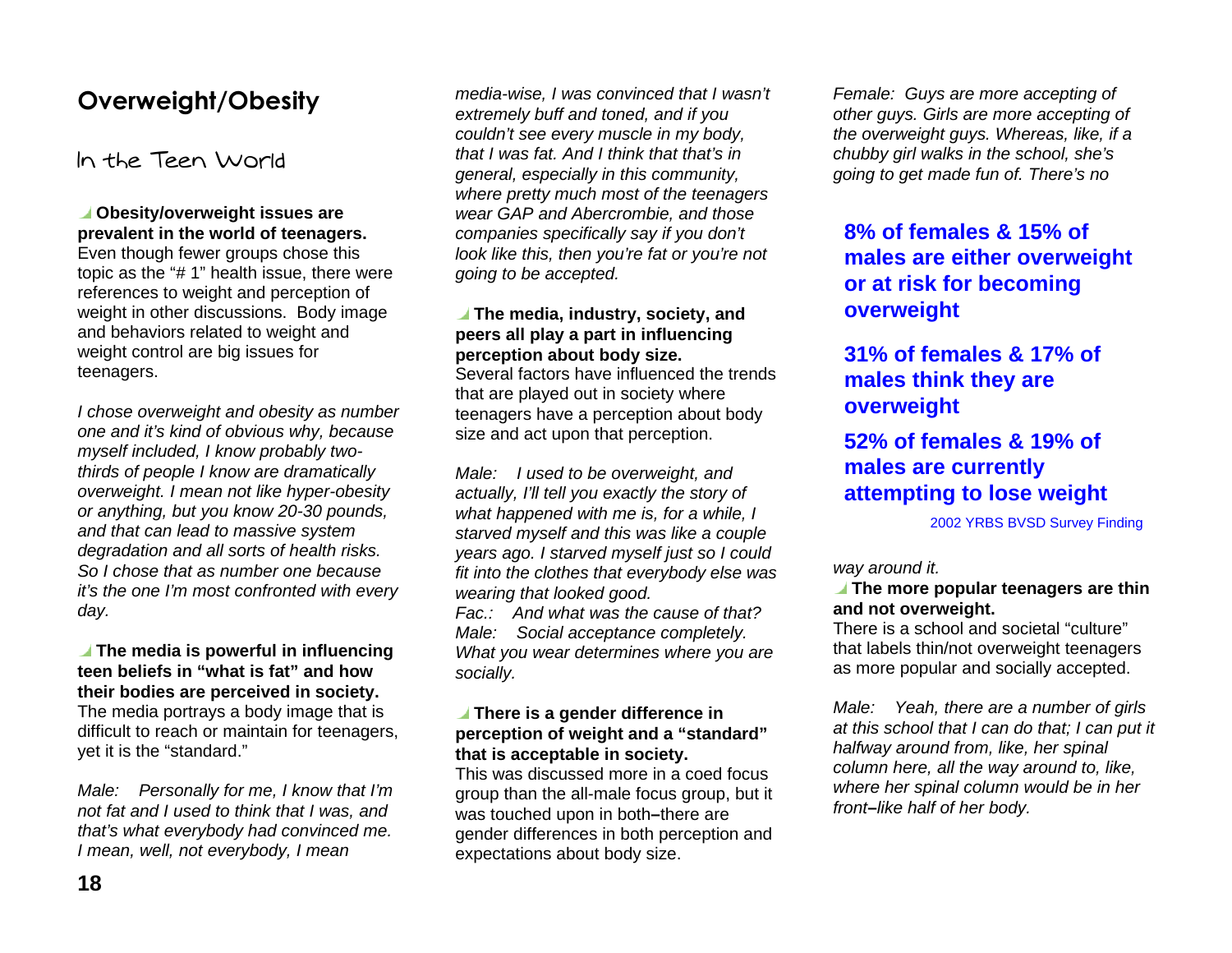Male: Those are the people that are accepted as popular. If you're underweight, then you're popular.

 **Underweight/anorexia is evident amongst teenagers and is considered a negative behavior, yet common.** There were many references to the underweight teenager, especially the

underweight teenage girl, who lives an unhealthy life as a result of weight perception and related diet and exercise behaviors.

Male: Yeah, I mean walking down the school hall . . . I mean going out into town, that's a lot different in Boulder County, because I go out to the stores, and it's like, there are people there who look normal. I mean, I define normal as in not Miss Nazi Death Camp Girl here who starved herself for five days so she could be as thin as absolutely possible, but I mean normal as maybe size 14 or something. You know they're not, you know, just huge massive people that weigh 500 pounds walking down the sidewalk, but you know they're not just unhealthily overweight. But here at school, I mean, it's scary. I mean there are . . . I swear there are some girls I can reach my hand halfway around their midsection because they're so thin. That's not healthy.

Male: And they still are convinced that they're absolutely fat.

**■** Stress is a factor in influencing risky **health behaviors, including drugs, alcohol, and eating behaviors.** 

Teenagers recognized stress as a factor in their lives that influences their behaviors**–**many different behaviors as ways to cope with stress.

Female: As a whole, I think kids these days are a lot more stressed-out than they used to be, and I don't think anybody would start using drugs or alcohol if they were completely and utterly happy. Why interrupt something like that? So we're dealing with . . . I really think we're dealing with so much more than what we used to. Like, tests are getting harder, schools are getting harder to get into, parents are putting more stress on us over sports. Female: Yeah, you have to be, like, perfect and, like, look perfect and be thin, and  $\ldots$ 

#### **Obesity/overweight issues overlap with other risky health behaviors.**

The personal issue of weight and societal labeling can lead to other risky behaviors like violence and/or depression.

#### **Time and money influence teen decisions about diet.**

Teenagers are busy and have a lot of restrictions on time, both in terms of amounts of time and the quality of how you spend your time. In addition, teens may not have extra money to spend on making healthy decisions regarding their diet.

 **The environment influences teen decisions about diet.**

Given that teenagers are restricted to certain environments (especially school) during certain times of the day, the availability of "good" or "bad" food choices is (at least partially) defined by what the school chooses to offer to its students. Fast-food eating options are available but often unhealthy.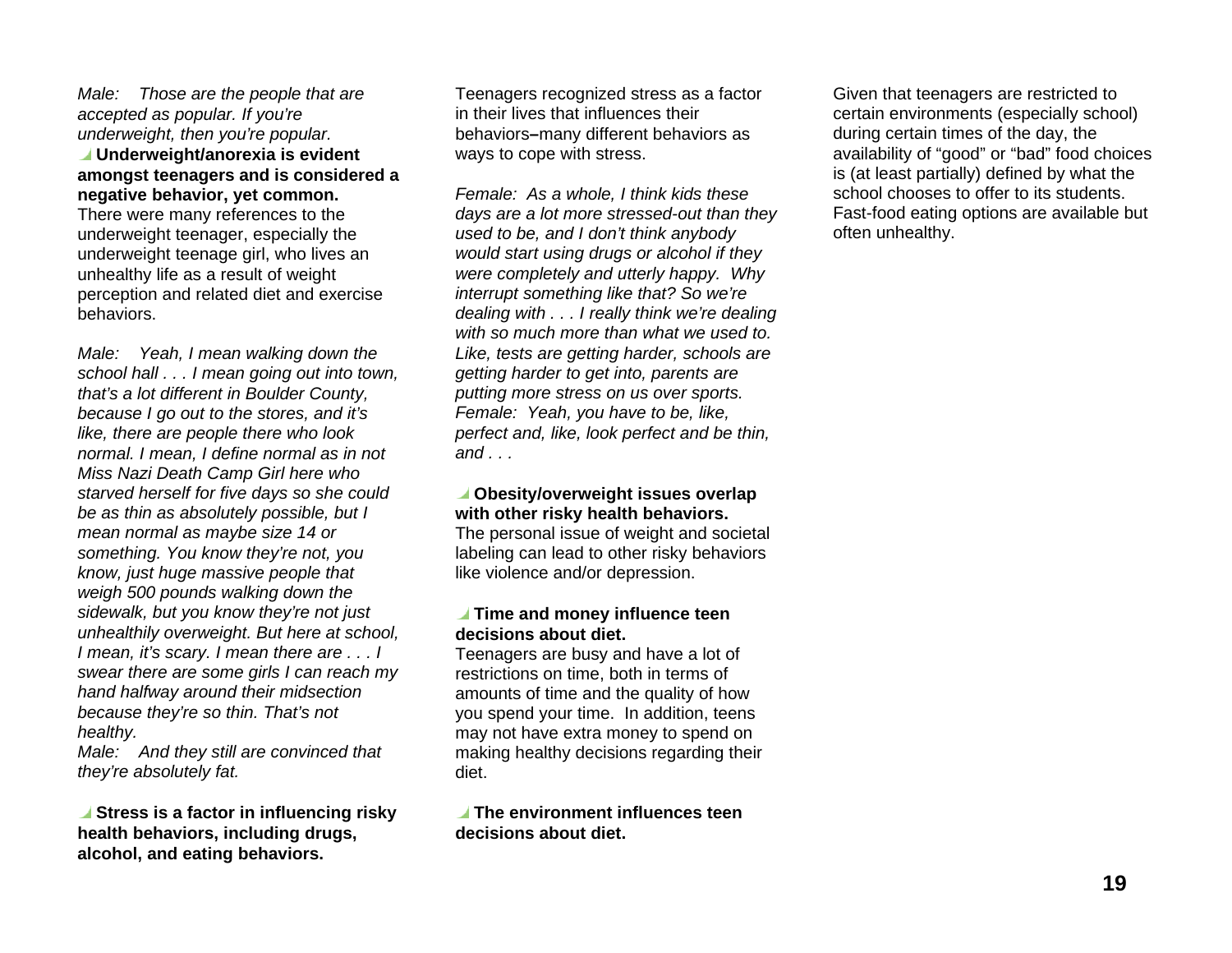## Teen Solutions

#### **Although the task is daunting, addressing overweight/obesity needs to happen at the societal level.**  Teens seemed overwhelmed by the magnitude of how to change the perception of overweight/obesity; drugs. At the same time they felt it was "do-able."

Male: There might be ways to make people fit into society's general opinion of what they should look like, but there's no way to change society's opinion of what they should look like easily.

#### **Address weight issues in the media by highlighting people who are a normal, healthy weight.**

If people saw a different world (as portrayed by the media), a world where normal-sized people are the norm, then societal views might slowly change as well.

#### **Address the time and money issues around good diet choices for teenagers.**

Change some of the environmental options for "good" food.

Male: Open, like, a trail-mix fast-food store.

Male: I mean, if there was fast-food that was affordable and a bit healthier, that's probably what I'd be eating, but there's not. Like . . . brightly colored fruit in the vending machines. I mean like that dried

fruit that was in here**–**that bright orange stuff**–**bags of that or bags of, like . . . just change, like, the menu so that there's some stuff, and I'm sure that the people who wanted to change their body shape would eat that instead.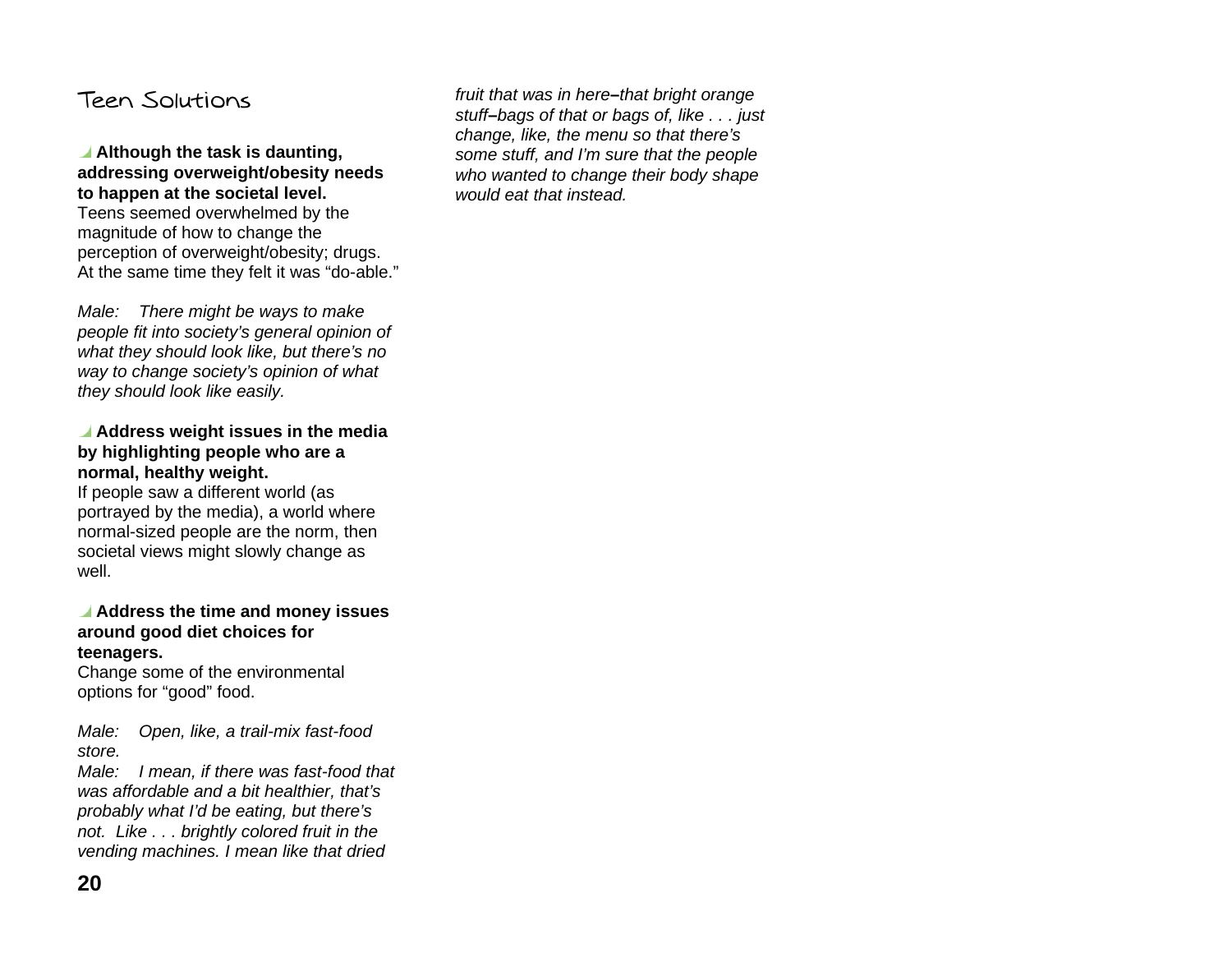

## Unintentional **Injury/Accidents**

### In the Teen World

#### **Perceived danger or perceived immediacy of danger contributes to teen prevention behavior around helmet and seatbelt use.**

A teenager's perception of immediate or potential danger contributes to their use of a bicycle helmet or seatbelt in a car.

Female: I think that people just perceive danger more in cars than in bikes, and I think that people think they have a lot more control, too, when they're riding a bike, because they can see something that's about to happen, or if there's a car who's not paying attention to them, then they can make a move and get

out of the way or something. But that can't always work when you're in a car, because cars are a lot bigger and there's not really anywhere you can go when you're on the highway, but you can go off the side of the road or into a ditch or something when you're on a bike.

#### **■** Some of the contributing **factors to unintentional injuries are addressed by ingrained behaviors or habits.**

The examples referenced were seatbelt use and bicycle helmet use **–**wearing a seatbelt has become a habit. Wearing a helmet is a decision.

Female: I know, for me, that when I put on my seatbelt, it's just pure habit. I mean, because, even if I'm driving from my front driveway to my back driveway, I'll be, like, I don't need to put my seatbelt on because it's just a block. So then when I pull up to the stop sign, because my house sits on the corner, I end up putting my seatbelt on. So it's habit; once you start, then it's hard to not do it. It's just something that you get used to doing, and when you get in the car before you take off, you put your seatbelt on.

#### **Other people's perceptions of you might influence prevention behavior.**  A factor in decision-making about prevention behavior relates to whether it

will affect other people's opinions about you. This can include appearance when talking about bicycle helmets.

### **96% of females and 93 % ofmales normally wear a seatbelt when riding in a car**

### **54% of females and 43 % ofmales normally wear a helmet when riding a bike**

2002 YRBS BVSD Survey Finding

#### **Unintentional injury sometimes overlaps with other risky health behaviors.**

There was reference to the influence of drugs as a reason for unintentional injuries or accidents.

## Teen Solutions

#### **Laws work to initiate/enforce good behaviors that reduce unintentional injuries.**

Initiate ways (e.g., laws) that would influence healthy habits to prevent unintentional injuries.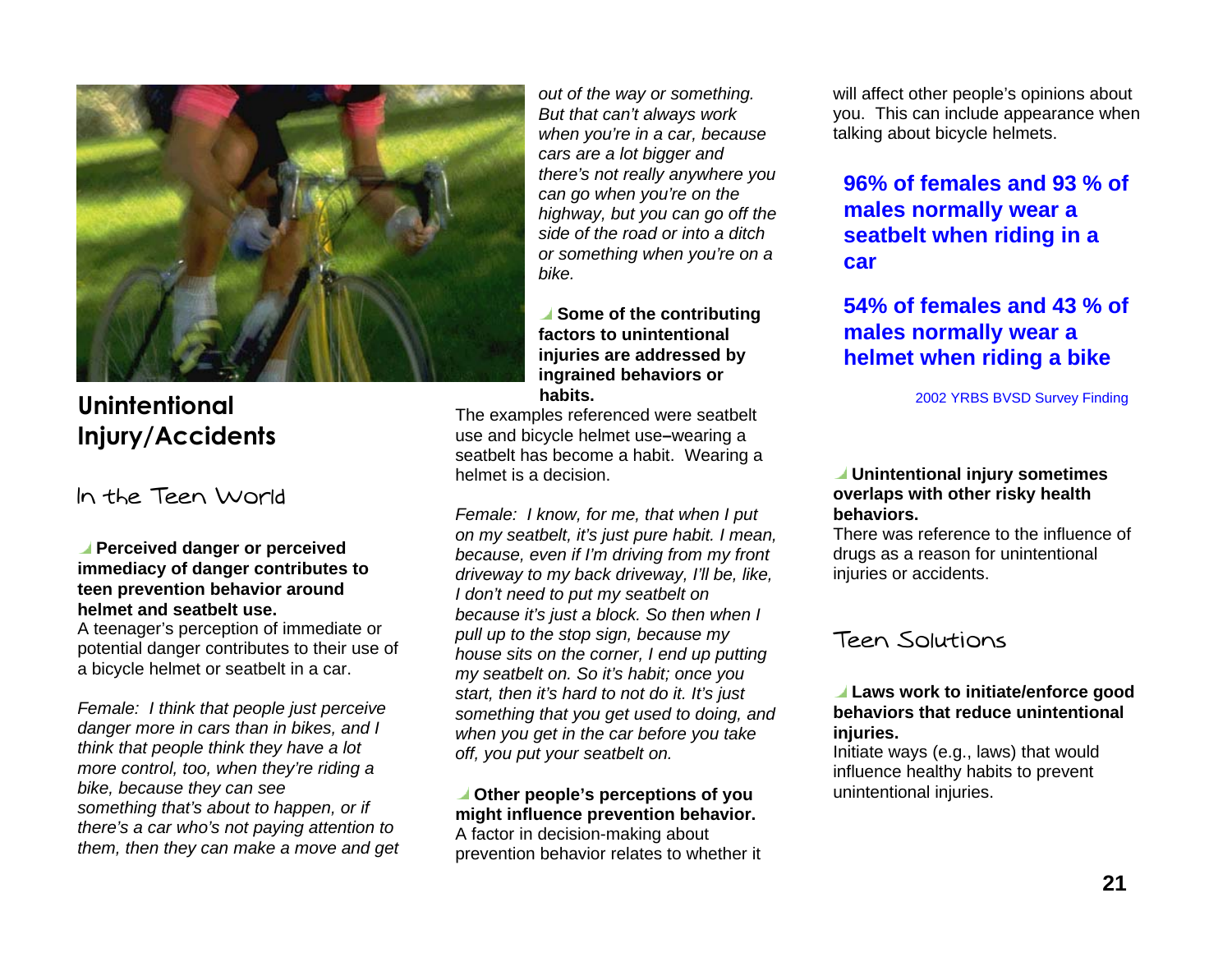# **Across Groups**

## Implications for Program **Planning**

As noted, this report has been divided into findings by health topic area and solutions that can be used in program planning efforts for each of the health areas of interest in Boulder County/Boulder Valley School District.

In addition, there were common themes that spanned all of the focus groups **–** themes that should help program planners for all health issues of interest.

## **)
-**

One common theme, not directly related to each health topic area so not noted as such, was the fact that very few students in all of the focus groups were aware of:

- the existence of an interventionist in the school.
- the role of the interventionist.

People who had a "relationship" with the interventionist (e.g., one participant stated that he was friends with the interventionist; therefore, he felt able to talk with him/her) seemed to able to access this resource more readily than those who didn't. Others had stereotypes that the role of the interventionist was

limited to drugs or alcohol. Others thought that interventionists only worked with students who had been referred to them due to a risky behavior or event related to the behavior.

Male: I know that our interventionist here in school, she's extremely helpful, but 90% of my friends have no idea who she is. Nobody knows what an interventionist is, what she does . . . Male: We have an interventionist at this school? News to me.

## Resiliency to "x" Risk Behavior

When asked the question, "What do you know or notice about teenagers who have been successful at NOT doing these behaviors?", focus group participants repeated the same messages with regard to each of the YRBS-defined health risk behaviors. The following is a comprehensive "profile" of a resilient teenager as someone who has:

- experienced or knows someone who has experienced the effects of "x" risk behavior
- awareness of the effects of "x" risk behavior
- skills/knowledge of how to be and stay happy
- good communication skills
- good refusal/peer pressure resistance skills
- good coping skills
- good grades
- good values
- goals/can envision the future
- involvement with activities that don't allow for risky health behaviors
- parental involvement/knowledge of teenage lives and activities
- internalized values that works for self (e.g., religion, internal strength)

## **Tips for Program Planning**

#### **to Address Health Risk Behaviors for Boulder Teenagers**

There are two ways to look at tips for program planning:

(1) within the heading "Teen Solutions to Address "x" Health Behavior" for each health topic area; or more generally by

(2) examining the themes across all of the health topic areas. Table 2 summarizes the latter in a "tips for program planning" format.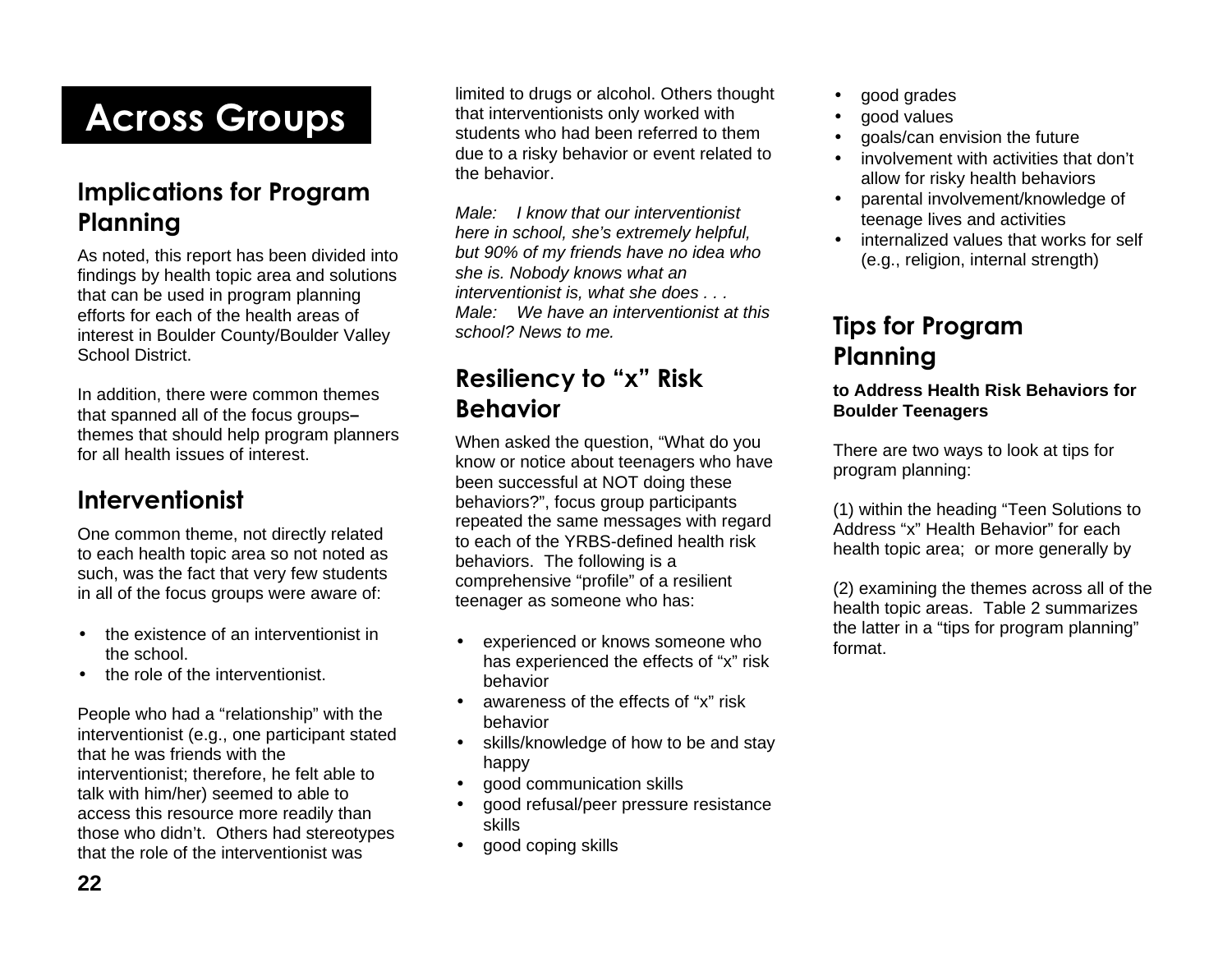## Table 2

| <b>Area of Interest/ Potential</b><br><b>Intervention Point</b> | Tips for Program Planning or as Part of an Intervention                                                                                                                                                                                                                                                                                                                         |
|-----------------------------------------------------------------|---------------------------------------------------------------------------------------------------------------------------------------------------------------------------------------------------------------------------------------------------------------------------------------------------------------------------------------------------------------------------------|
| The Message                                                     | Make it clear, reality-based; bring in guest speakers who have had experience with the<br>outcomes of "x" health behavior. Don't lecture, don't label people, spend more time on the<br>outcomes. Build a reality picture so that teenagers can see outcomes in the immediate present.                                                                                          |
| The Messenger                                                   | Ideally, someone close to teenagers' age or life experience or at least able to relate to their<br>world. Person/medium must be honest and open, clear, and reality-based. Person must be<br>aware of the world of teenagers and educated about the health topic area(s).                                                                                                       |
| <b>The Media</b>                                                | Recognize that the media is very influential in teenage lives-both in inviting risky behaviors and<br>giving them the power to stop or not start risky behaviors. Find ways to use the media to<br>address societal messages that contribute to unhealthy behavior. Address and/or add on to the<br>"dreamy" side of the media-show outcomes; be real, genuine in the approach. |
| Teenagers                                                       | Develop relationships with teenagers that enhance understanding of their interests/issues. All<br>conversations-both formal and informal-should be straightforward, genuine, and "open."<br>Teenagers are looking for people to be able to have open communication with in order to learn<br>more about "x" health topic. Include teenagers in program planning.                |
| Parents                                                         | Play a key role in teenager lives. Find ways to enhance communication and openness between<br>parent and teenager. Show how early "values identification and clarification" can happen in the<br>home. Parents can play a powerful role as messenger and social support. Parents must be<br>aware and educated about the health topic area(s).                                  |
| Interventionists                                                | Increase role/recognition of interventionists in schools so that teenagers are aware of formal<br>social support, open communication, and educational options for them as they make decisions<br>about health risk behaviors and/or address existing health issues of concern.                                                                                                  |
| <b>Social Support</b>                                           | Friends, parents, other adults influence teen decisions and resiliency behaviors. "Who you<br>hang out with matters." Also, "someone to talk to" is very important. People in the role of social<br>support givers should be aware and educated about the health topic area(s).                                                                                                 |
| <b>Cliques</b>                                                  | Again, "who you hang out with matters." Sometimes this is healthy, sometimes not. Investigate<br>programs such as "Breaking Down the Walls" and other such ways to model that it is good to be<br>exposed to new people, new perspectives, including perspectives that "x" health behavior is<br>alright.                                                                       |
| <b>Multiple Health Topic Areas</b>                              | Many of the seven risky health behaviors/issues overlap with each other, either in their<br>influence or their cumulative effect. Don't look at each health issue in a vacuum-consider<br>interventions that address combinations of health topic areas.                                                                                                                        |
| <b>Resiliency-Building</b>                                      | Most of the resiliency behaviors identified by teenagers could be applied to all of the health<br>topic areas. Take note of resiliency factors when planning programs for prevention as well as<br>intervention.                                                                                                                                                                |